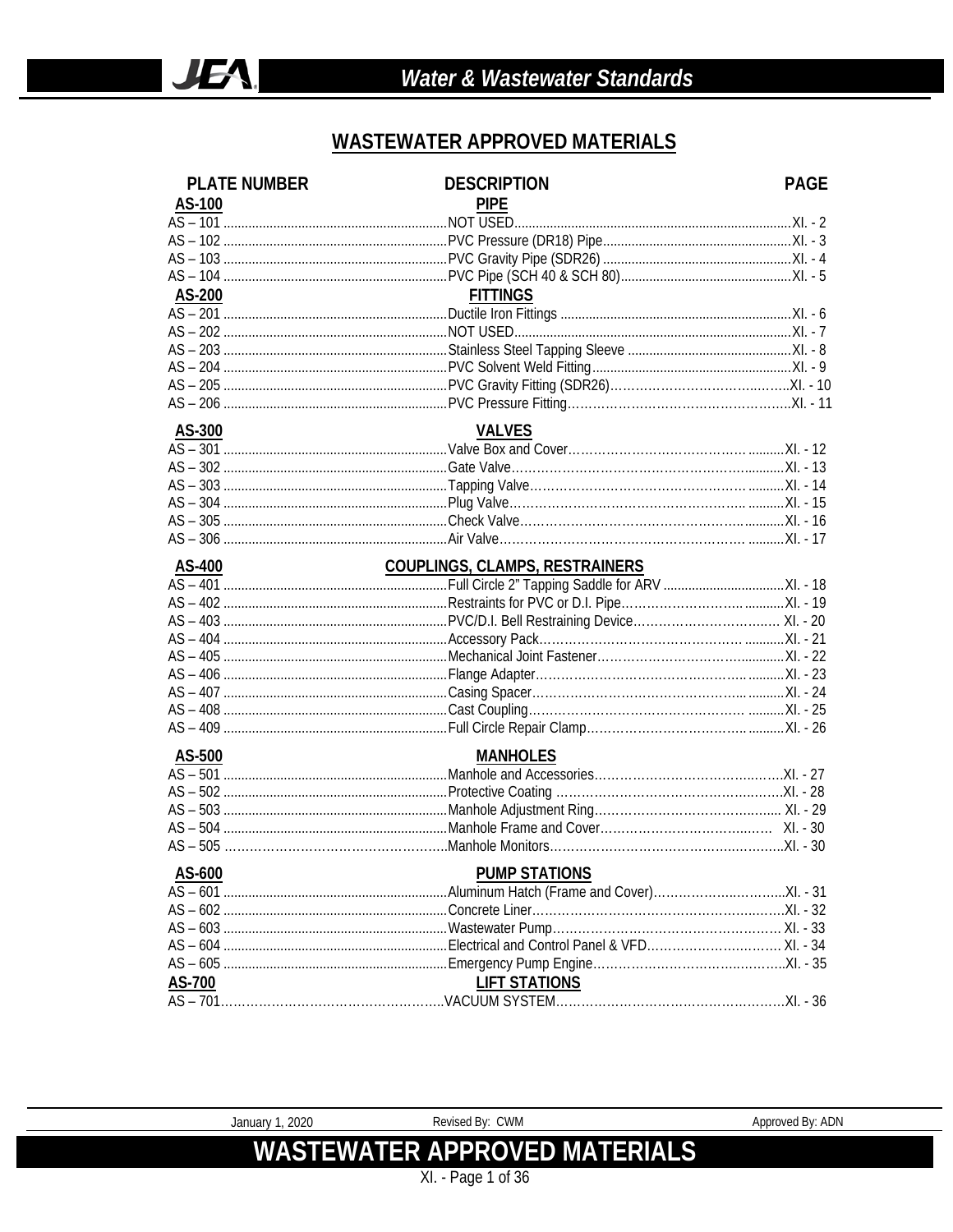

*Water & Wastewater Standards*

**AS-101 NOT USED**

| January 1, 2020 | Revised By: CWM                | Approved By: ADN |
|-----------------|--------------------------------|------------------|
|                 | WASTEWATER APPROVED MATERIALS' |                  |
|                 | $XI. - Page 2 of 36$           |                  |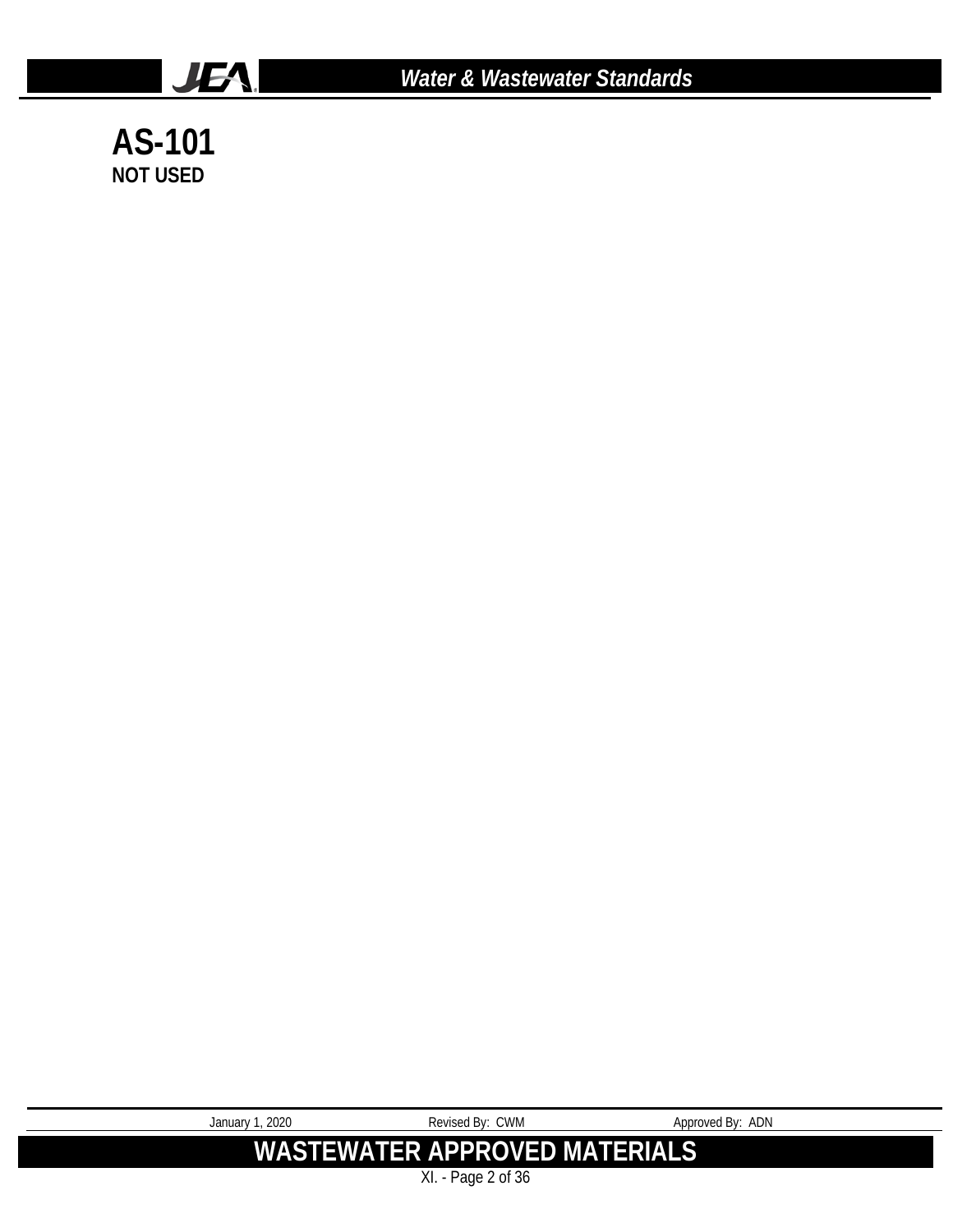#### **AS-102 PVC PRESSURE (DR18) PIPE**

JEA.



**DESCRIPTION:** DR18 PVC Pipe. See Chapter IV. 2. - Section 428 & Chapter IV. 3. - Section 429 of the current JEA Standards for specifications and requirements.

| <b>SIZE</b>     | <b>MANUFACTURER</b>             | MODEL# |
|-----------------|---------------------------------|--------|
| $4$ -inch – 60  | Diamond Plastics                | N/A    |
| $4$ -inch $-48$ | JM Eagle                        | N/A    |
| $4$ -inch – 30  | National Pipe & Plastics        | N/A    |
| $4$ -inch $-36$ | North American Pipe Co. (NAPCO) | N/A    |
| $4$ -inch $-48$ | lpex                            | N/A    |
| $4$ -inch $-48$ | National Pipe & Plastics        | N/A    |
| $4$ -inch $-12$ | Sanderson Pipe Corportation     | N/A    |

**DESCRIPTION:** DR16 Pipe. See Chapter III. 1. - Section 350 of the current JEA Standards for specifications and requirements. See Chapter VI. 1. - Section 701 for Reclaimed Water specifications and requirements.

| <b>SIZE</b> | <b>MANUFACTURER</b>                    | MODEL# |
|-------------|----------------------------------------|--------|
| 16-inch     | <b>Diamond Plastics</b>                | N/A    |
| 16-inch     | JM Eagle                               | N/A    |
| 16-inch     | National Pipe & Plastics/National PVC) | N/A    |
| 16-inch     | North American Pipe Co. (NAPCO)        | N/A    |
| 16-inch     | Ipex                                   | N/A    |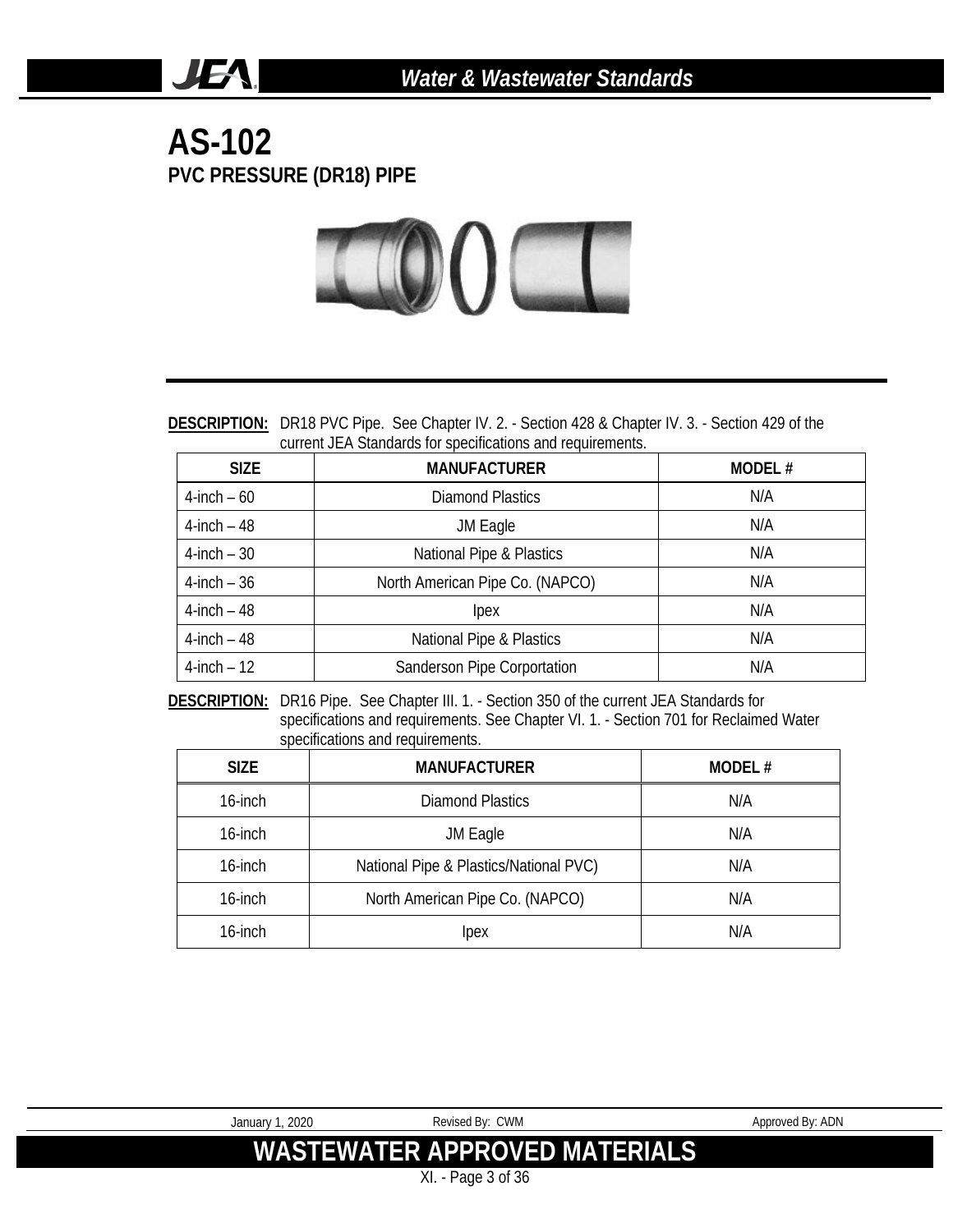**AS-103 PVC GRAVITY PIPE**

**JEA** 



**DESCRIPTION:** PVC SDR 26: See Chapter IV. 2. - Section 428 of the current JEA Standards for specifications and requirements.

| <b>SIZE</b>     | <b>MANUFACTURER</b>              | MODEL# |
|-----------------|----------------------------------|--------|
| 6-inch & larger | <b>Charlotte Pipe</b>            | N/A    |
| 6-inch & larger | <b>Diamond Plastics Corp</b>     | N/A    |
| 6-inch & larger | JM Eagle                         | N/A    |
| 6-inch & larger | National Pipe & Plastics         | N/A    |
| 6-inch & larger | North American Pipe Co. (NAPCO)  | N/A    |
| 6-inch & larger | Sanderson Pipe Co.               | N/A    |
| 6-inch & larger | <b>HAWK Plastics Corporation</b> | SDR-26 |

| January 1, 2020    | Revised By: CWM               | Approved By: ADN |  |
|--------------------|-------------------------------|------------------|--|
|                    | WASTEWATER APPROVED MATERIALS |                  |  |
| XI. - Page 4 of 36 |                               |                  |  |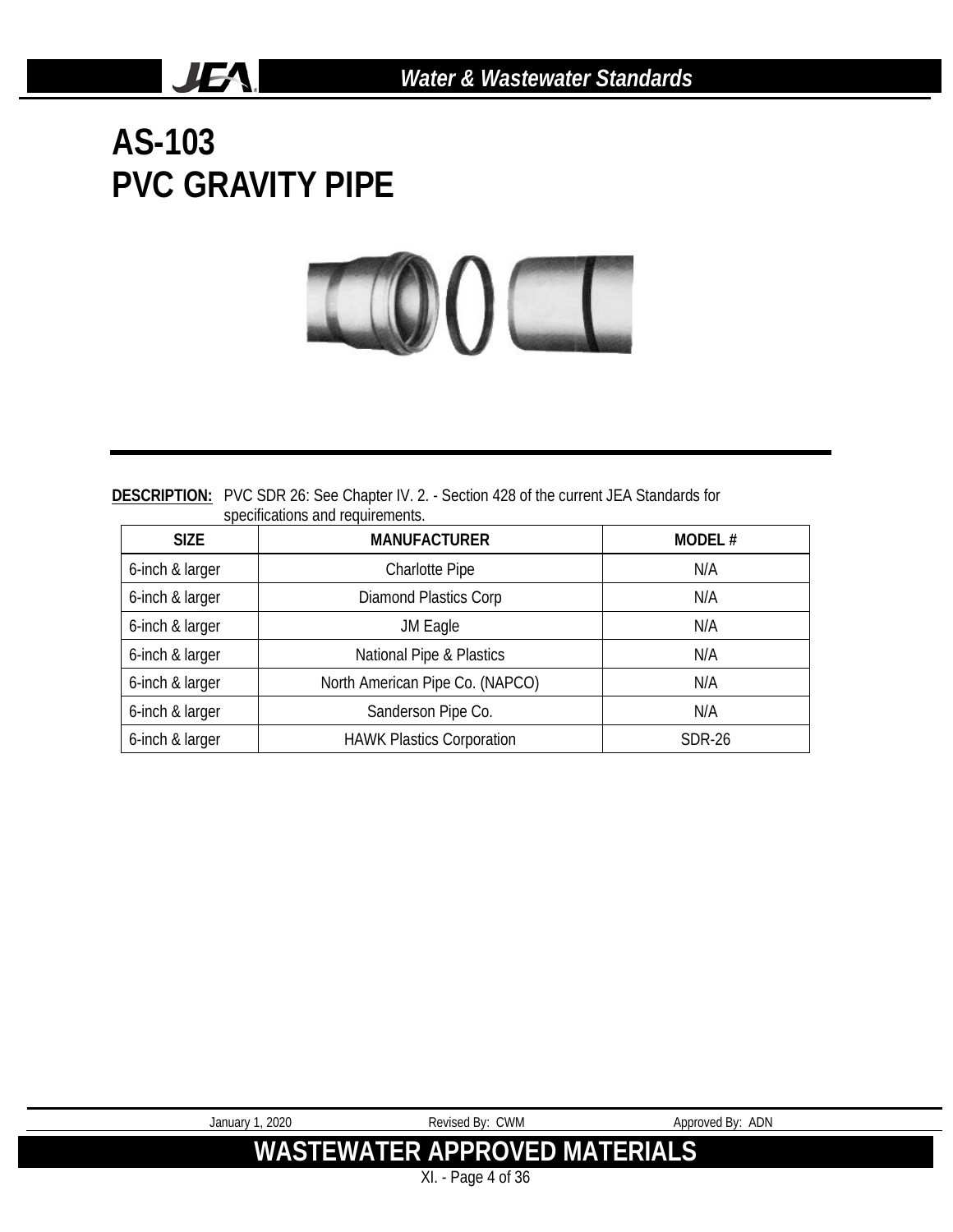### **AS-104 PVC PIPE (SCH 40 & SCH 80)**

**JEA** 



| <b>DESCRIPTION:</b> PVC SCH 40 or 80 Pipe. See Chapter IV. 3. - Section 429 of the current JEA Standards |
|----------------------------------------------------------------------------------------------------------|
| for specifications and requirements.                                                                     |

| <b>SIZE</b>      | <b>MANUFACTURER</b>             | MODEL# |
|------------------|---------------------------------|--------|
| 3-inch & smaller | JM Eagle                        |        |
| 3-inch & smaller | National Pipe & Plastics        |        |
| 3-inch & smaller | North American Pipe Co. (NAPCO) |        |
| 3-inch & smaller | Sanderson Pipe Company          |        |
| 3-inch & smaller | <b>Accord Industries</b>        |        |
| 3-inch & smaller | Charlotte Pipe & Foundry        |        |

| January 1, 2020 | Revised By: CWM                      | Approved By: ADN |
|-----------------|--------------------------------------|------------------|
|                 | <b>WASTEWATER APPROVED MATERIALS</b> |                  |
|                 | $XI. - Page 5 of 36$                 |                  |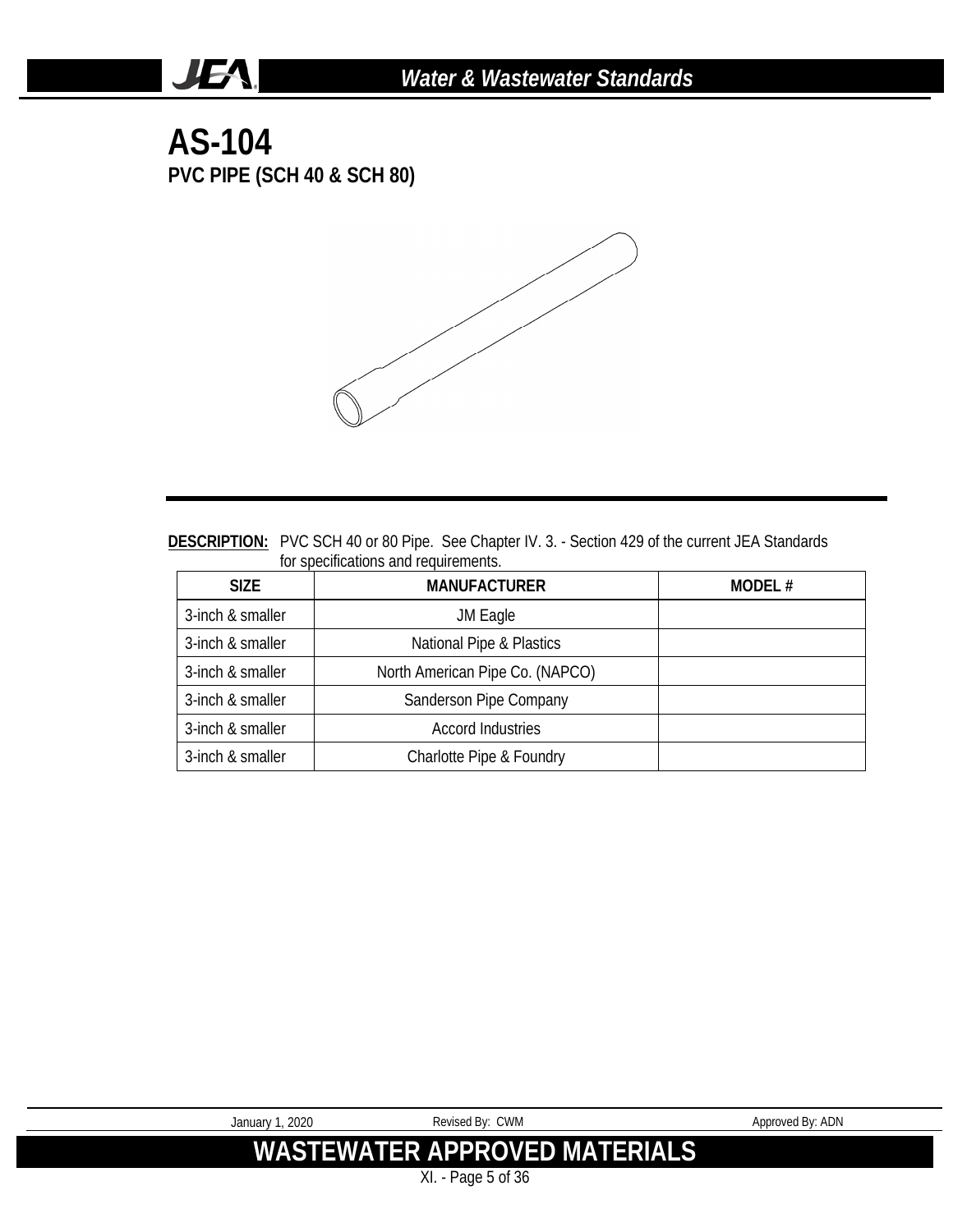# **AS-201 DUCTILE IRON FITTINGS**

JEA.



**Note:** Mechanical joint, 90 degree bend & fittings, shown as example only (for additional joints, see specifications).

#### **DESCRIPTION:** Ductile Iron Fitting, epoxy-lined. See Sections 428 & Chapter IV. 3. - Section 429 of the current JEA Standards for specifications and requirements.

| <b>SIZE</b>     | <b>MANUFACTURER</b>              | MODEL# |
|-----------------|----------------------------------|--------|
| 3-inch & larger | Tyler Union                      | N/A    |
| 3-inch & larger | <b>Star Pipe Products</b>        | N/A    |
| 3-inch & larger | Sigma Corporation (Russell Pipe) | N/A    |
| 3-inch & larger | <b>SIP Industries</b>            | N/A    |
| 3-inch & larger | US Pipe                          | N/A    |

| January 1, 2020 | Revised By: CWM                | Approved By: ADN |  |
|-----------------|--------------------------------|------------------|--|
|                 | WASTEWATER APPROVED MATERIALS! |                  |  |
|                 | XI. - Page 6 of 36             |                  |  |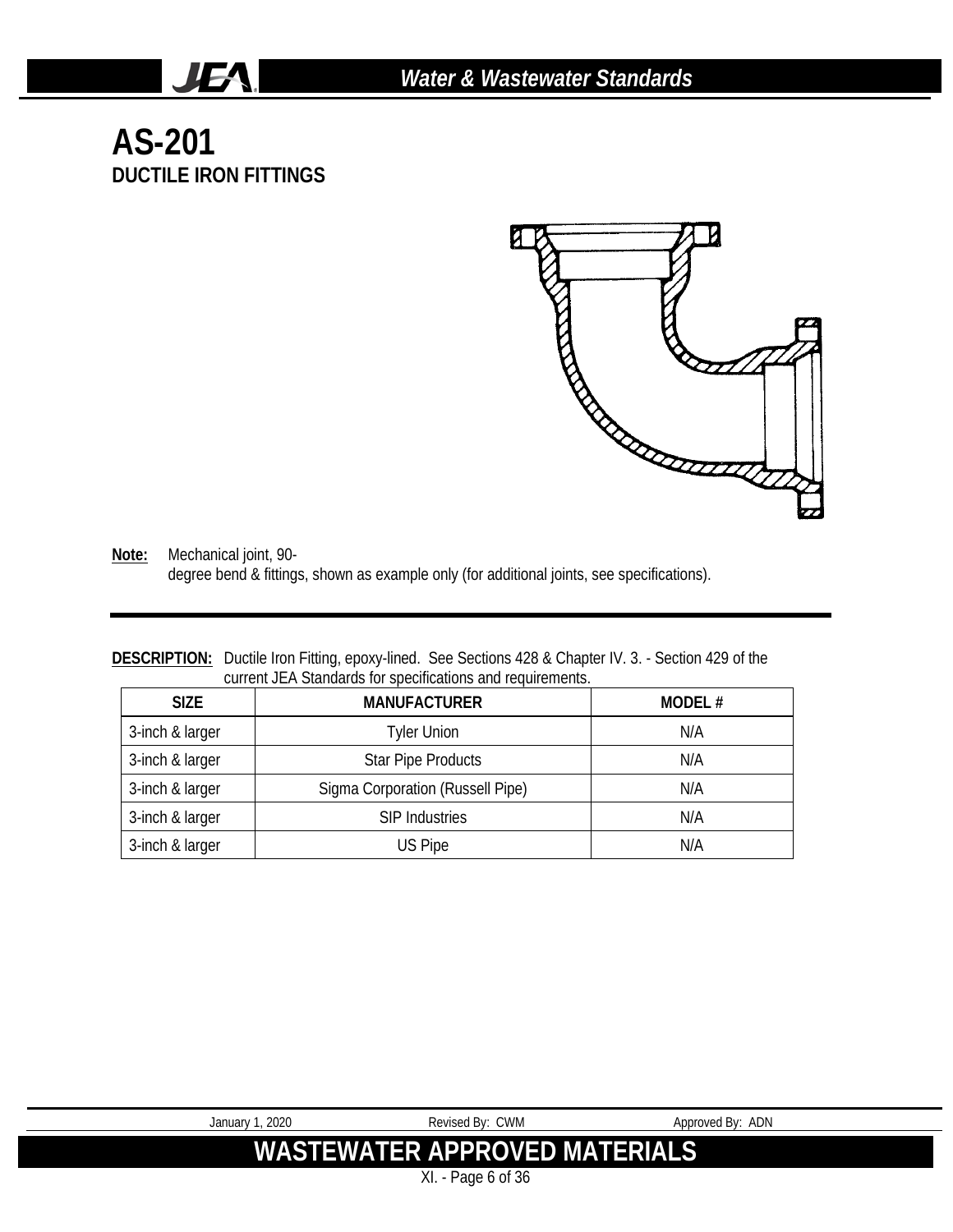

**AS-202 NOT USED**

**JEA** 

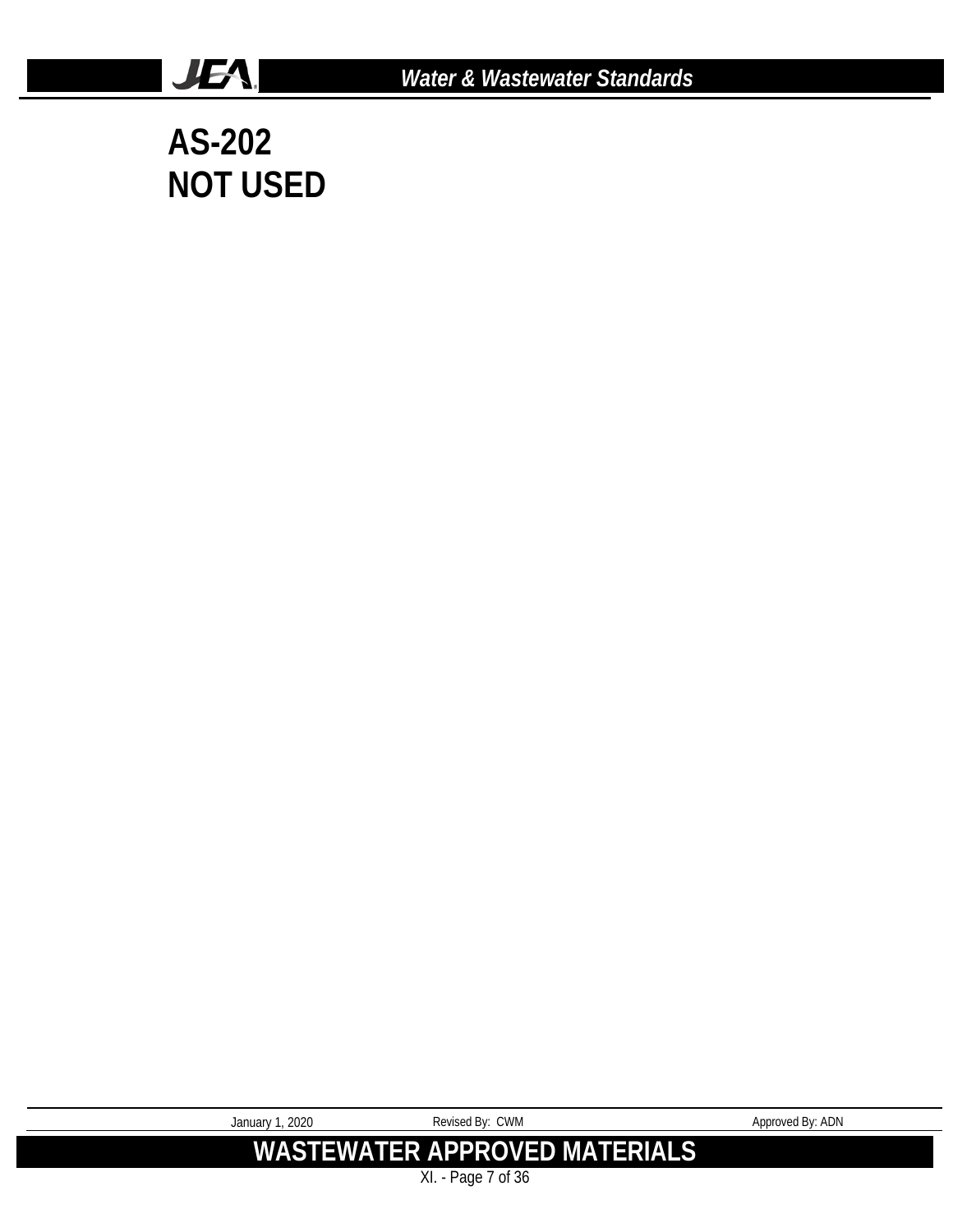# **AS-203 STAINLESS STEEL TAPPING SLEEVE**

JEA.



**Note:** Must be all stainless steel, no dissimilar metals allowed.

|                                  | <b>DESCRIPTION:</b> Stainless Steel Tapping Sleeve. See Section 430 of the current JEA Standards for |
|----------------------------------|------------------------------------------------------------------------------------------------------|
| specifications and requirements. |                                                                                                      |

| <b>SIZE</b>     | <b>MANUFACTURER</b>     | MODEL#                                   |
|-----------------|-------------------------|------------------------------------------|
| 4-inch & larger | Cascade Waterworks Mfg. | CST-EX                                   |
| 4-inch & larger | Dresser Inc./GE         | 630                                      |
| 4-inch & larger | Ford Meter Box Company  | <b>FAST Series, FTSS</b>                 |
| 4-inch & larger | JCM Industries, Inc.    | 432, 439, 452, (taps 14-inch and larger) |
| 4-inch & larger | Power Seal              | 3490, 3490MJ (8-inch and smaller)        |
| 4-inch & larger | Romac Industries, Inc.  | <b>SST</b>                               |
| 4-inch & larger | Smith-Blair             | N/A                                      |
| 4-inch & larger | Mueller                 | H <sub>304</sub>                         |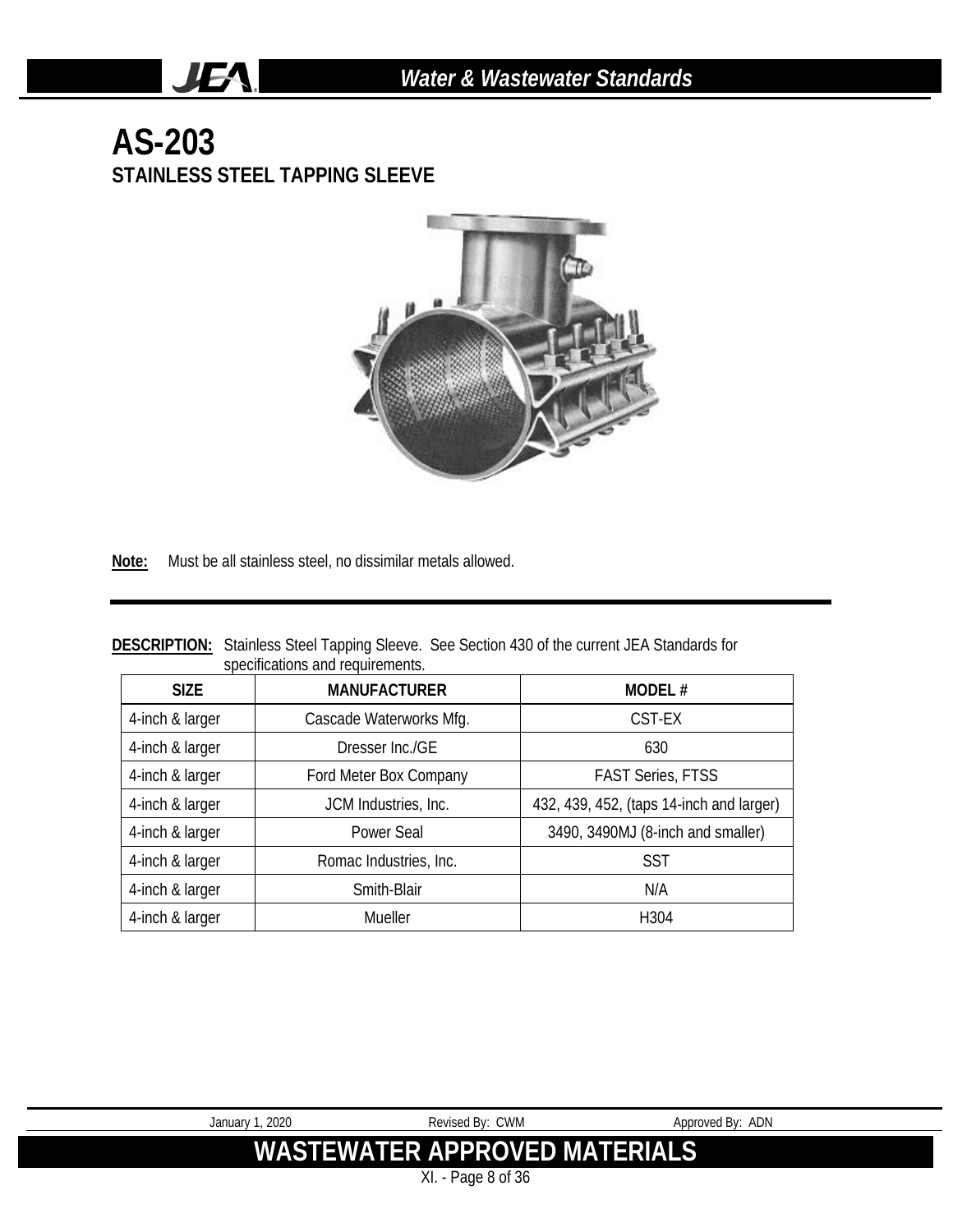#### **AS-204 PVC SOLVENT WELD FITTING**

**JEA** 



DESCRIPTION: Schedule 40 and 80 Solvent Weld Fittings. See Chapter IV. 3. - Section 429 of the current JEA Standards for specifications and requirements.

| <b>SIZE</b>      | <b>MANUFACTURER</b>                      | MODEL# |
|------------------|------------------------------------------|--------|
| 3-inch & smaller | lpex                                     |        |
| 3-inch & smaller | LASCO Fittings, Inc.                     |        |
| 3-inch & smaller | Nibco                                    |        |
| 3-inch & smaller | Georg Fischer Sloane (GF Piping Systems) |        |
| 3-inch & smaller | <b>Spears</b>                            |        |
| 3-inch & smaller | Charlotte Pipe & Foundry                 |        |

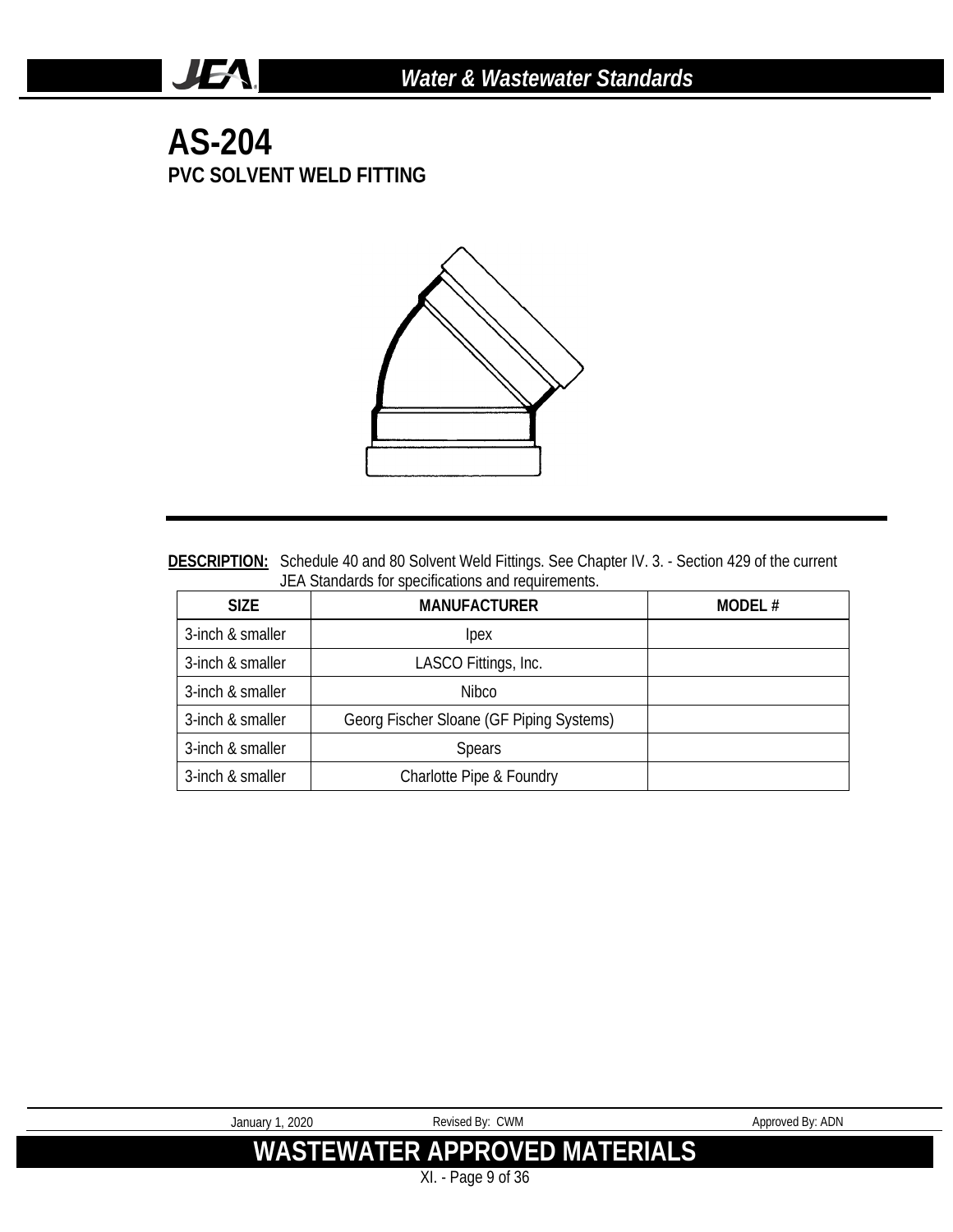# **AS-205 PVC GRAVITY FITTING (SDR26)**

**JEA** 



#### **DESCRIPTION:** PVC Gravity Fitting (SDR26). See Chapter IV. 2. - Section 428 of the current JEA Standards for specifications and requirements.

| <b>SIZE</b>     | <b>MANUFACTURER</b>                      | MODEL# |
|-----------------|------------------------------------------|--------|
| 6-inch & larger | <b>GPK Products, Inc.</b>                |        |
| 6-inch & larger | Harco Inc.                               |        |
| 6-inch & larger | Multi Fittings                           |        |
| 6-inch & larger | Tigre-ADS USA                            |        |
| 6-inch & larger | Plastic Trends (Royal Building Projects) |        |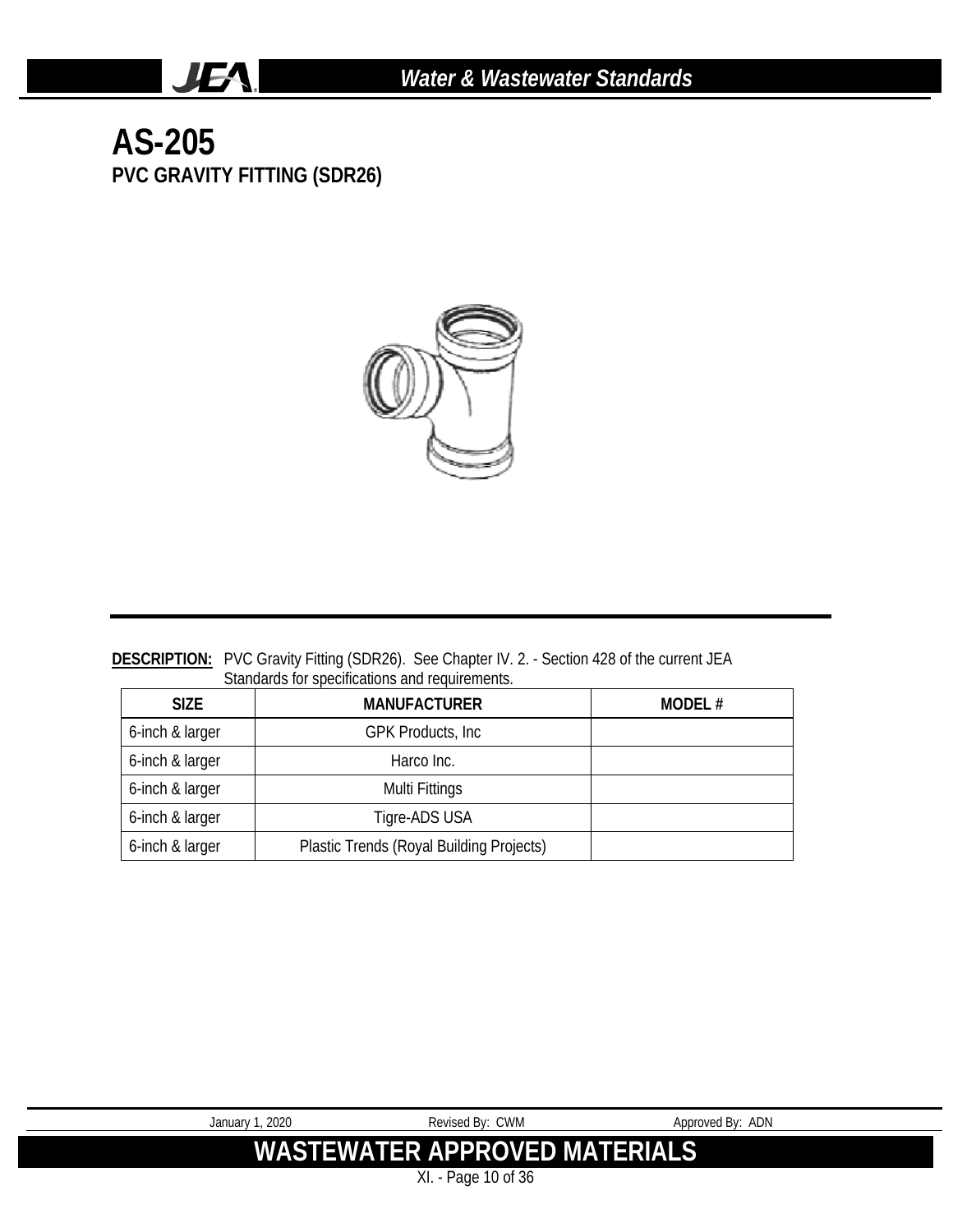#### **AS-206 PVC PRESSURE FITTING**

**JEA** 



**DESCRIPTION:** For 12 inch and smaller (Pressure Fittings) - PVC C900, DR18 Injection Molded, Push On Joint Fittings. See Chapter IV. 3. - Section 429 of the current JEA Standards for specifications and requirements. For 14 inch and larger (pressure Fittings) - PVC C905 Fabricated Fittings (no Tee Fitting). See Chapter IV. 3. - Section 429 of the current JEA Standards for specifications and requirements.

| <b>SIZE</b>           | <b>MANUFACTURER</b>                      | MODEL# |
|-----------------------|------------------------------------------|--------|
| $4$ -inch $-12$ -inch | Harco Inc.                               | N/A    |
| $4$ -inch $-12$ -inch | Multi-Fittings                           | N/A    |
| 4-inch & larger       | <b>IPFX</b>                              | N/A    |
| 14-inch & larger      | <b>Galaxy Plastics</b>                   | N/A    |
| 14-inch & larger      | Plastic Trends (Royal Building Projects) | N/A    |

| January 1, 2020 | Revised By: CWM               | Approved By: ADN |
|-----------------|-------------------------------|------------------|
|                 | WASTEWATER APPROVED MATERIALS |                  |
|                 | XI. - Page 11 of 36           |                  |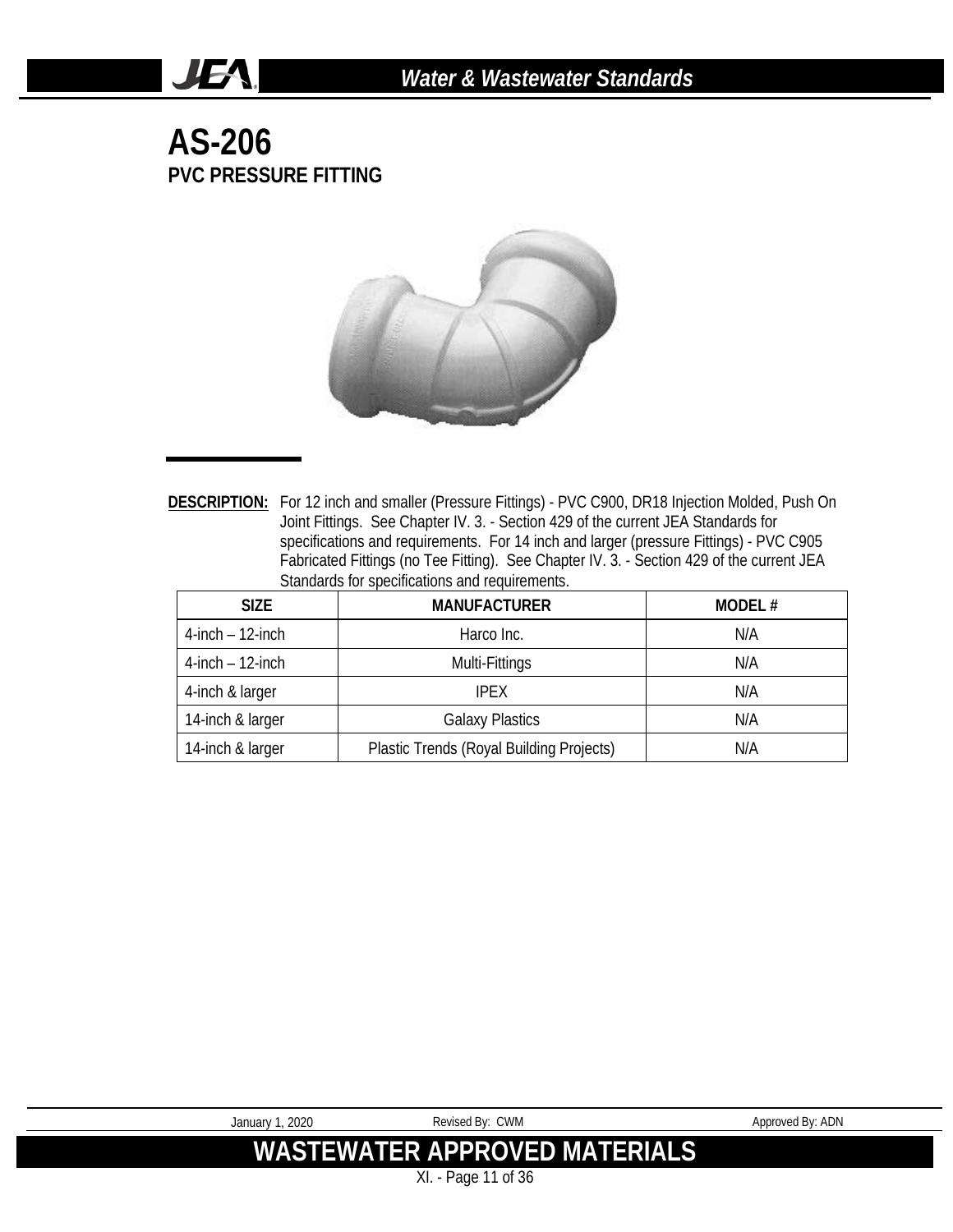# **AS-301 VALVE BOX AND COVER**

**JEA** 



|                   | <b>DESCRIPTION:</b> Valve Box and Cover. See Section 430 of the current JEA Standards for specifications |
|-------------------|----------------------------------------------------------------------------------------------------------|
| and requirements. |                                                                                                          |

| <b>SIZE</b> | <b>MANUFACTURER</b>       | MODEL#                    |
|-------------|---------------------------|---------------------------|
| N/A         | <b>Tyler Union</b>        | 461-S, Heavy Duty         |
| N/A         | Sigma (Russell Pipe)      | VB-26, Heavy Duty         |
| N/A         | U.S. Foundry              | 7500, Heavy Duty          |
| N/A         | East Jordon Iron Works    | 461S, Heavy Duty          |
| N/A         | <b>Star Pipe Products</b> | VB 461 SHD, Heavy Duty    |
| N/A         | SIP                       | 6004/6004CL35, Heavy Duty |

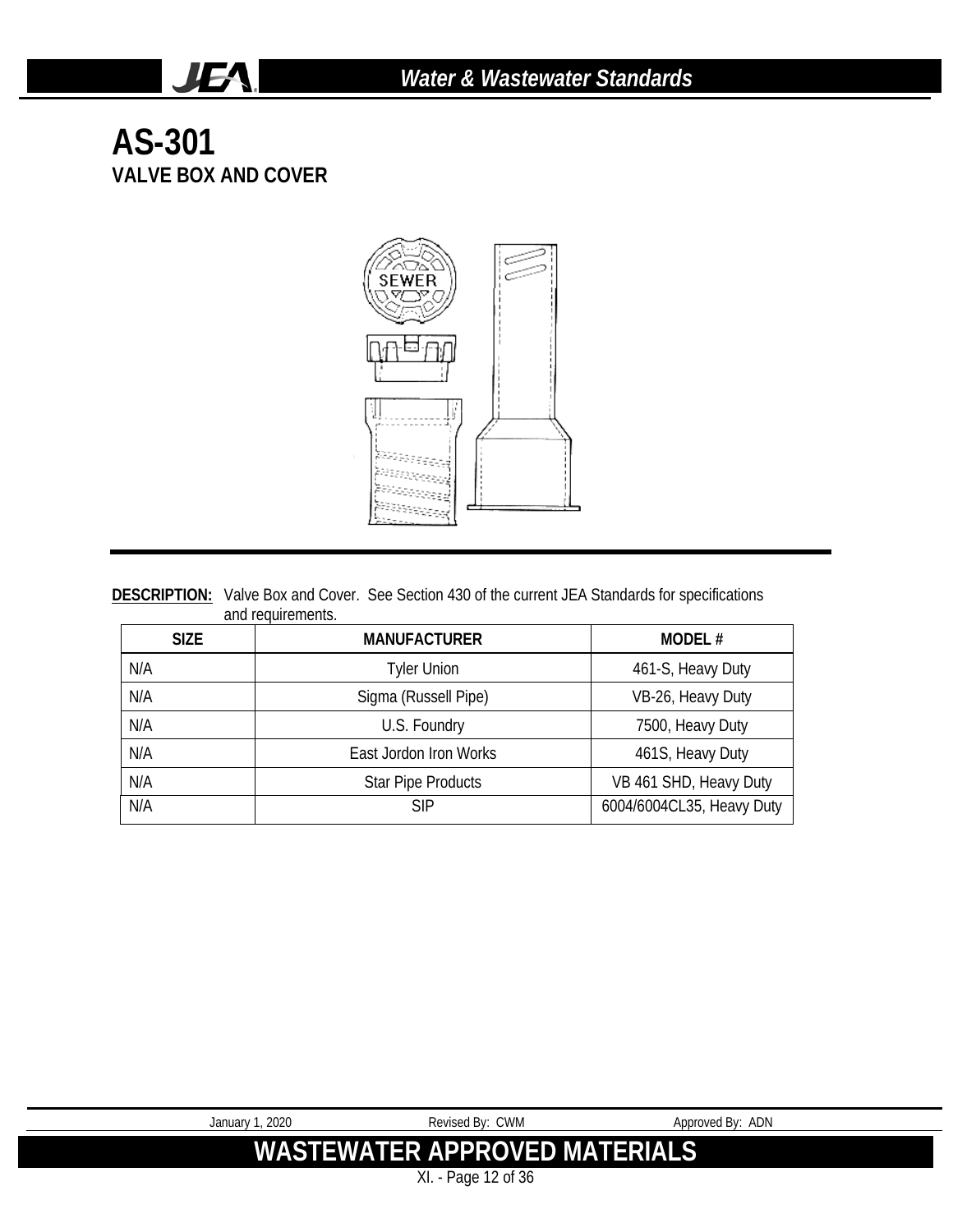#### *Water & Wastewater Standards*

**AS-302 GATE VALVE**

JEA.



**Note:** All valves shall **Note:** All valves shall **open** by turning to the left. Mechanical joint shown as example only. See specifications for additional joints.

|                                  | <b>DESCRIPTION:</b> Resilient Seat Gate Valve. See Section 430 of the current JEA Standards for |
|----------------------------------|-------------------------------------------------------------------------------------------------|
| specifications and requirements. |                                                                                                 |

| <b>SIZE</b>       | <b>MANUFACTURER</b>                                                          | M.Jt.<br>MODEL# |  |
|-------------------|------------------------------------------------------------------------------|-----------------|--|
| 3-inch & larger   | AVK (S/S Stem Only)                                                          | Series 45       |  |
| 3-inch & larger   | American Flow Control<br>(American Cast Iron Pipe<br>2500 Series<br>Company) |                 |  |
| 3-inch & larger   | Clow Valve                                                                   | $F-6100$        |  |
| 3-inch & larger   | Kennedy Valve Company<br>8571                                                |                 |  |
| 3-inch & larger   | M & H Valve Company<br>4067                                                  |                 |  |
| 3-inch & larger   | Mueller                                                                      | A2360, 2361     |  |
| 3-inch & larger   | U.S. Pipe                                                                    | 250             |  |
| 3-inch & larger   | American – RD<br>D 100<br>(Kennedy Valve)                                    |                 |  |
| 3-inch to 12-inch | <b>United Water Products</b>                                                 | 2010            |  |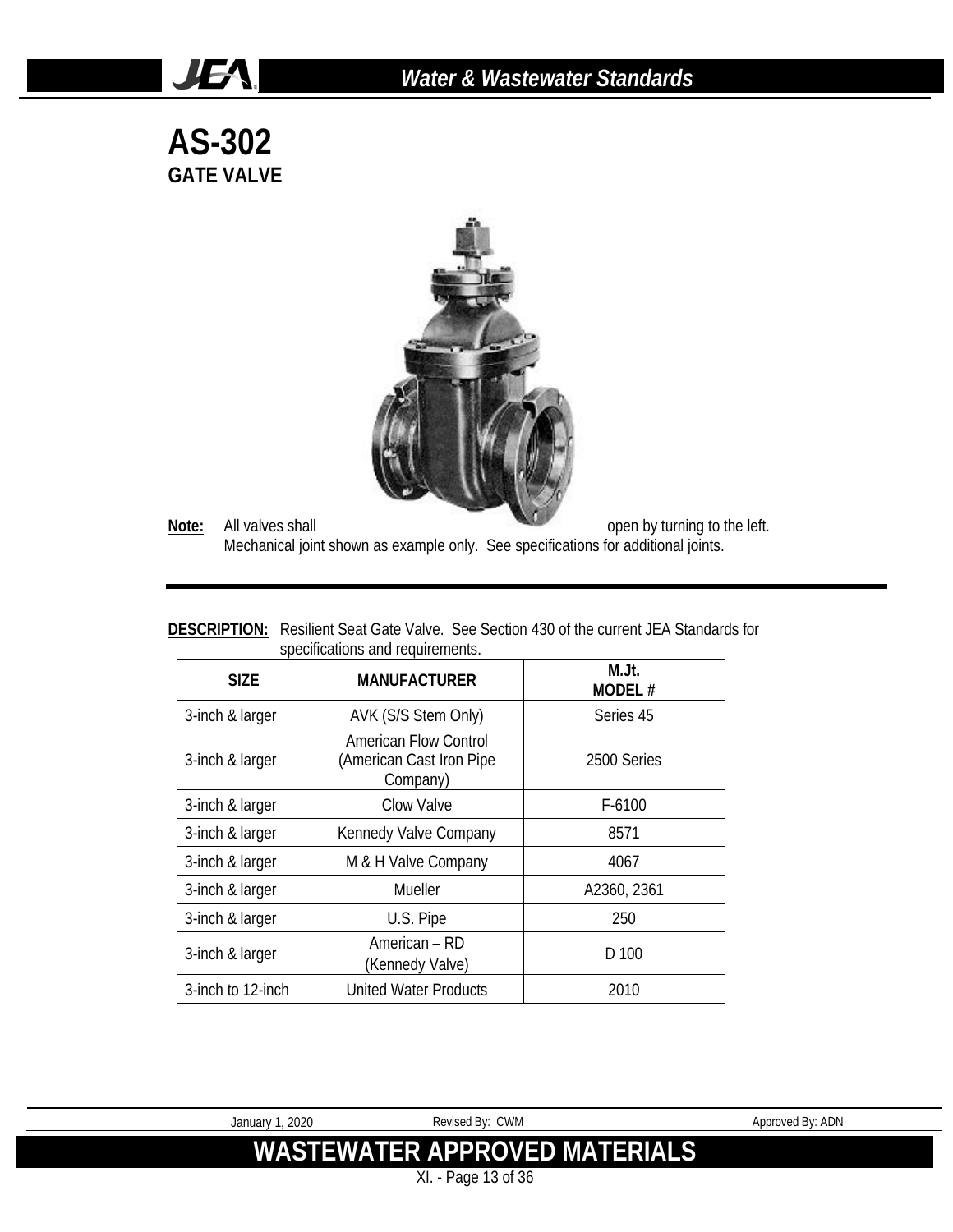

**Note:** All valves shall open by turning to the left.

JEA.

| <b>DESCRIPTION:</b> Tapping Valve. See Section 430 of the current JEA Standards for specifications and |               |  |  |  |
|--------------------------------------------------------------------------------------------------------|---------------|--|--|--|
|                                                                                                        | requirements. |  |  |  |

| <b>SIZE</b>     | <b>MANUFACTURER</b>                                               | MODEL#       |
|-----------------|-------------------------------------------------------------------|--------------|
| 3-inch & larger | <b>American Flow Control</b><br>(American Cast Iron Pipe Company) | N/A          |
| 3-inch & larger | AVK (S/S Stem Only)                                               | 25/30081     |
| 3-inch & larger | Clow Valve                                                        | $F-6114$     |
| 3-inch & larger | Kennedy Valve Company                                             | 8950         |
| 3-inch & larger | M & H Valve                                                       | 4751         |
| 3-inch & larger | Mueller                                                           | T-2360, 2361 |
| 3-inch & larger | U.S. Pipe                                                         | 5860         |
| 3-inch & larger | Mueller - Aqua Grip                                               | A-2361-76    |
| 3-inch & larger | American - RD<br>(Kennedy Valve)                                  | N/A          |

DESCRIPTION: Insert-A-Valve: See Section 430 of the current JEA Standards for specifications and requirements.

| <b>SIZE</b>        | <b>MANUFACTURER</b>        | <b>MODEL#</b>          |
|--------------------|----------------------------|------------------------|
| 4-inch thru 8-inch | ROMAC.                     | 310 Sleeve w/361 valve |
| 10" thru 12"       | ROMAC.                     | 311 Sleeve w/358 valve |
| 14-inch & larger   | Submittal and JEA Approval | <b>Special Case</b>    |

January 1, 2020 **Revised By: CWM** Approved By: ADN

**WASTEWATER APPROVED MATERIALS**

XI. - Page 14 of 36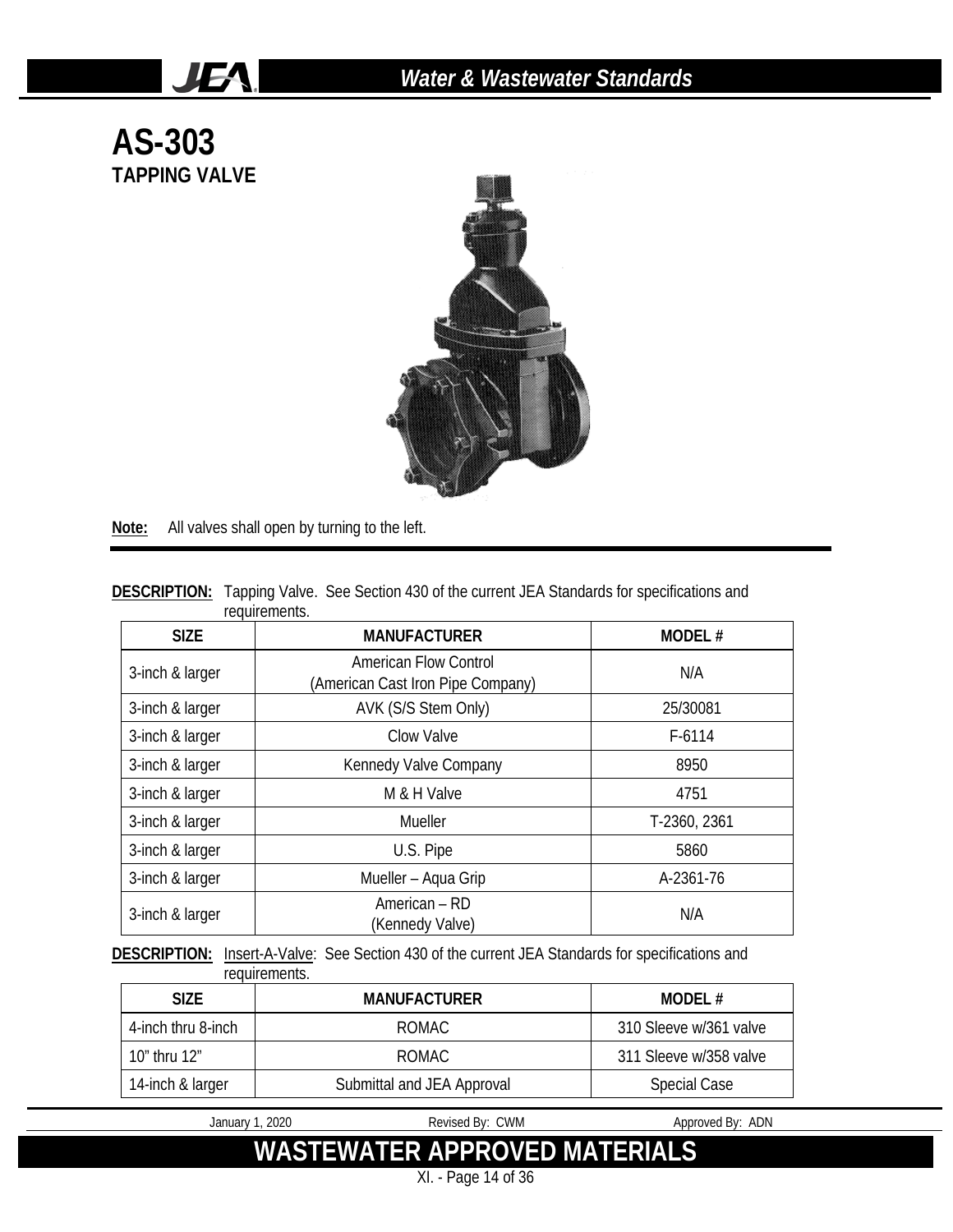# *Water & Wastewater Standards*

**AS-304 PLUG VALVE**

**JEA** 



**Note:** Flange joint shown as example only. (For additional joints, see specifications.)

| <b>DESCRIPTION:</b> Plug Valve. See Section 430 of the current JEA Standards for specifications and |
|-----------------------------------------------------------------------------------------------------|
| requirements. Actuator may be required to achieve 150 P.S.I. drip tight shut-off in both            |
| directions. Contact valve manufacturer for requirements.                                            |

| <b>SIZE</b>     | <b>MANUFACTURER</b>                      | <b>MODEL#</b>   |
|-----------------|------------------------------------------|-----------------|
| 3-inch & larger | Clow Valve /Kennedy                      | N/A             |
| 3-inch & larger | <b>Dezurik</b>                           | N/A             |
| 3-inch & larger | Dezurik                                  | N/A             |
| 3-inch & larger | TYCO/Keystone                            | Eccentric Valve |
| 3-inch & larger | Milliken Valve or Mueller Water Products | 600 N (MJ)      |
| 3-inch & larger | Milliken Valve/Mueller Water Products    | 601 N (FLG)     |
| 3-inch & larger | Henry Pratt Co                           | N/A             |
| 3-inch & larger | Val-Matic                                | N/A             |
| 3-inch & larger | Golden Anderson                          | N/A             |

| 2020<br>Januarv 1 | Revised By: CWM                      | Approved By: ADN |
|-------------------|--------------------------------------|------------------|
|                   | <b>WASTEWATER APPROVED MATERIALS</b> |                  |

XI. - Page 15 of 36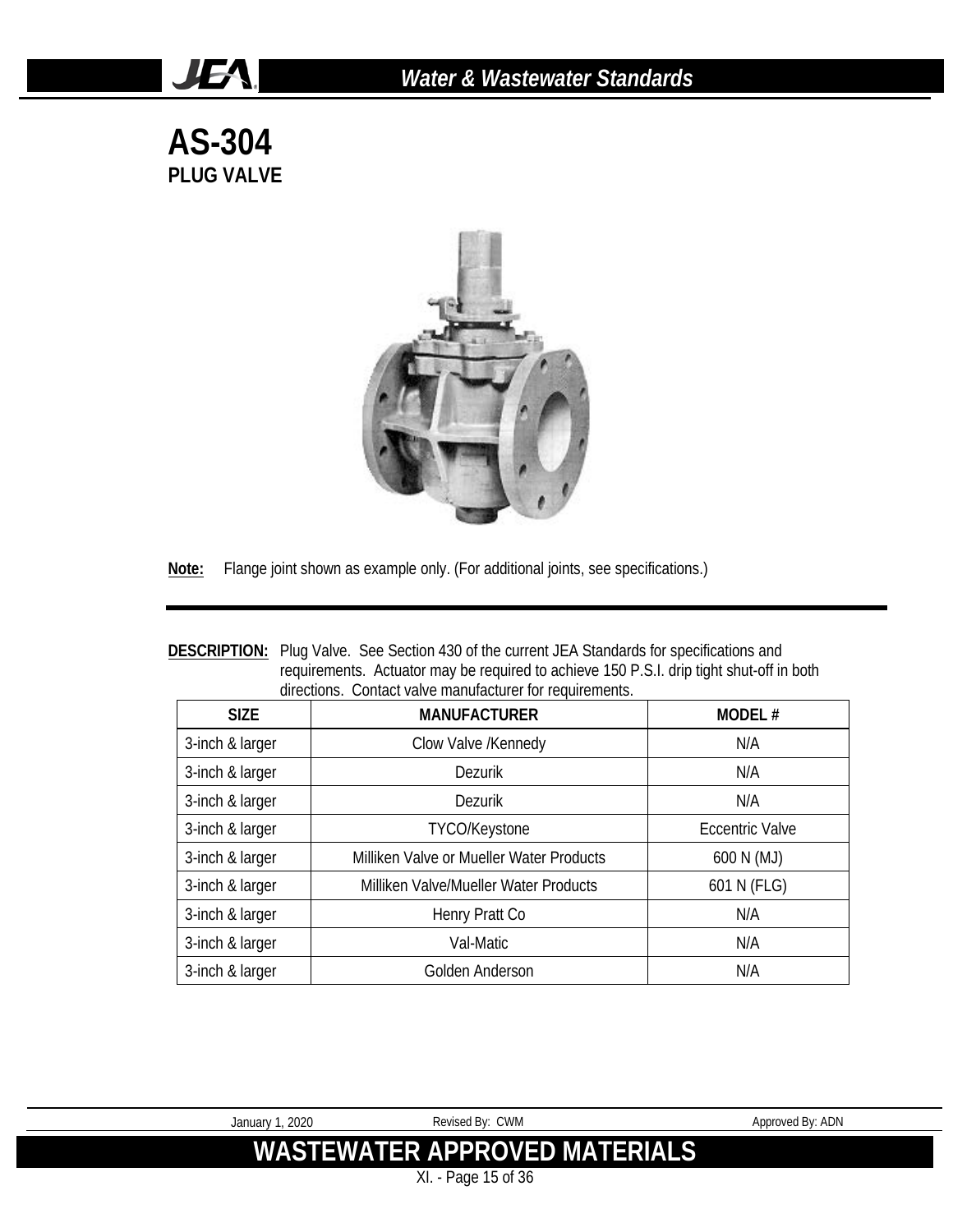# **AS-305 CHECK VALVE**

**JEA** 



#### **DESCRIPTION:** Check Valve. See Section 430 of the current JEA Standards for specifications and requirements.

| <b>SIZE</b>     | <b>MANUFACTURER</b>                                               | MODEL#       |
|-----------------|-------------------------------------------------------------------|--------------|
| 3-inch & larger | <b>American Flow Control</b><br>(American Cast Iron Pipe Company) | 50SC-LW      |
| 3-inch & larger | Clow Valve/Kennedy                                                | 106LW        |
| 3-inch & larger | M & H Valve                                                       | 159-02       |
| 3-inch & larger | Mueller/CNNE(Charles Finch)/Milliken                              | 8001         |
| 3-inch & larger | <b>NIBCO</b>                                                      | F938-31-BL&W |
| 3-inch & larger | Matco-Norca                                                       |              |
| 3-inch & larger | Golden Anderson                                                   |              |

| January 1, 2020 | Revised By: CWM               | Approved By: ADN |
|-----------------|-------------------------------|------------------|
|                 | WASTEWATER APPROVED MATERIALS |                  |
|                 | XI. - Page 16 of 36           |                  |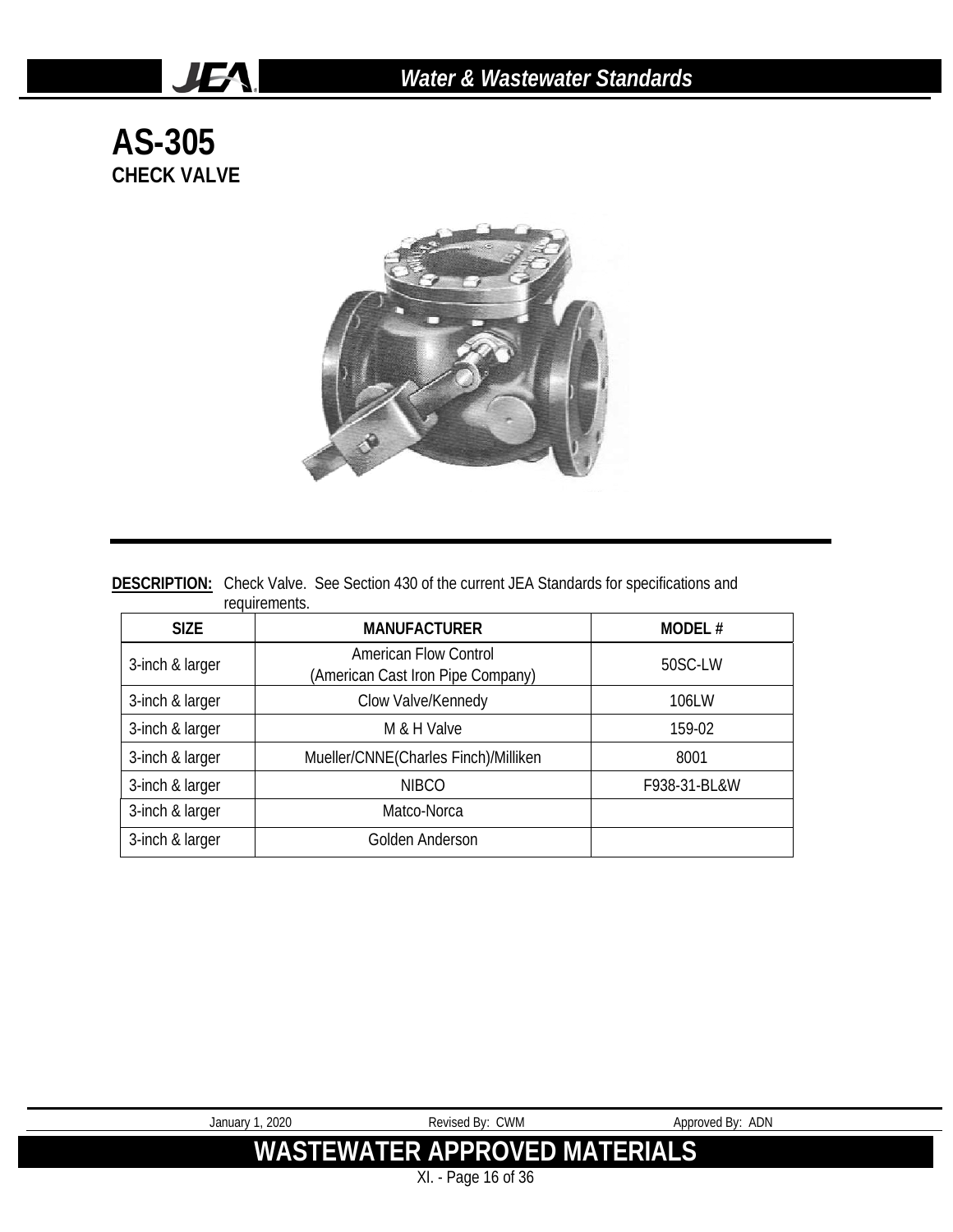**AS-306 AIR VALVE**

**JEA** 



**DESCRIPTION:** Air Valve. See Section 430 of the current JEA Standards for specifications and requirements. It should be noted that, per the specification, valves may require back wash feature, stainless steel body or other requirements.

| <b>SIZE</b> | <b>MANUFACTURER</b>                      | MODEL#           |
|-------------|------------------------------------------|------------------|
|             | AIR RELEASE VALVE                        |                  |
| Varies      | A.R.I. USA                               | D-025-ST         |
|             | AIR COMBINATION VALVE (RELEASE & VACUUM) |                  |
| Varies      | Vent-O-Mat                               | Series RGX II    |
| Varies      | A.R.I. USA                               | D-025-ST/D-26 NS |
| Varies      | <b>H-TEC USA</b>                         | Series 989/986   |

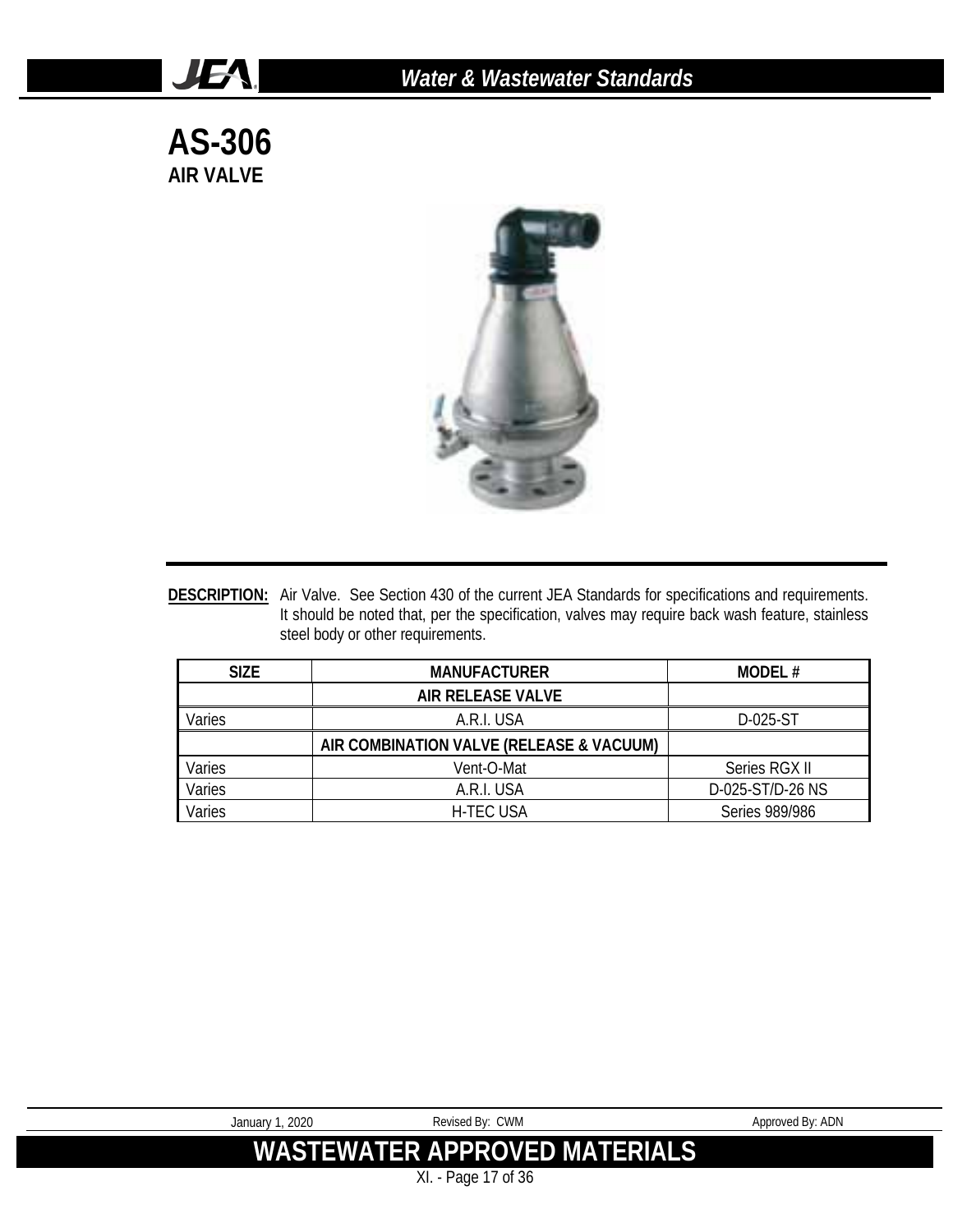# **AS-401 FULL CIRCLE 2" TAPPING SADDLE FOR ARVS**

JEA.



DESCRIPTION: Full Circle 2" Tapping Sleeve 316 Stainless Steel for ARVs. See Chapter V. 3. - Section 430 and Chapter III-Section 351 of the current JEA Standards for specifications and requirements.

| <b>SIZE</b> | <b>MANUFACTURER</b>  | MODEL#                  |
|-------------|----------------------|-------------------------|
| 3″ to 48″   | Ford Meter Box, Co.  | FAST-Q or FTSS-Q series |
| 4″ to 24″   | JCM Industries, Inc. | 6433 Series             |

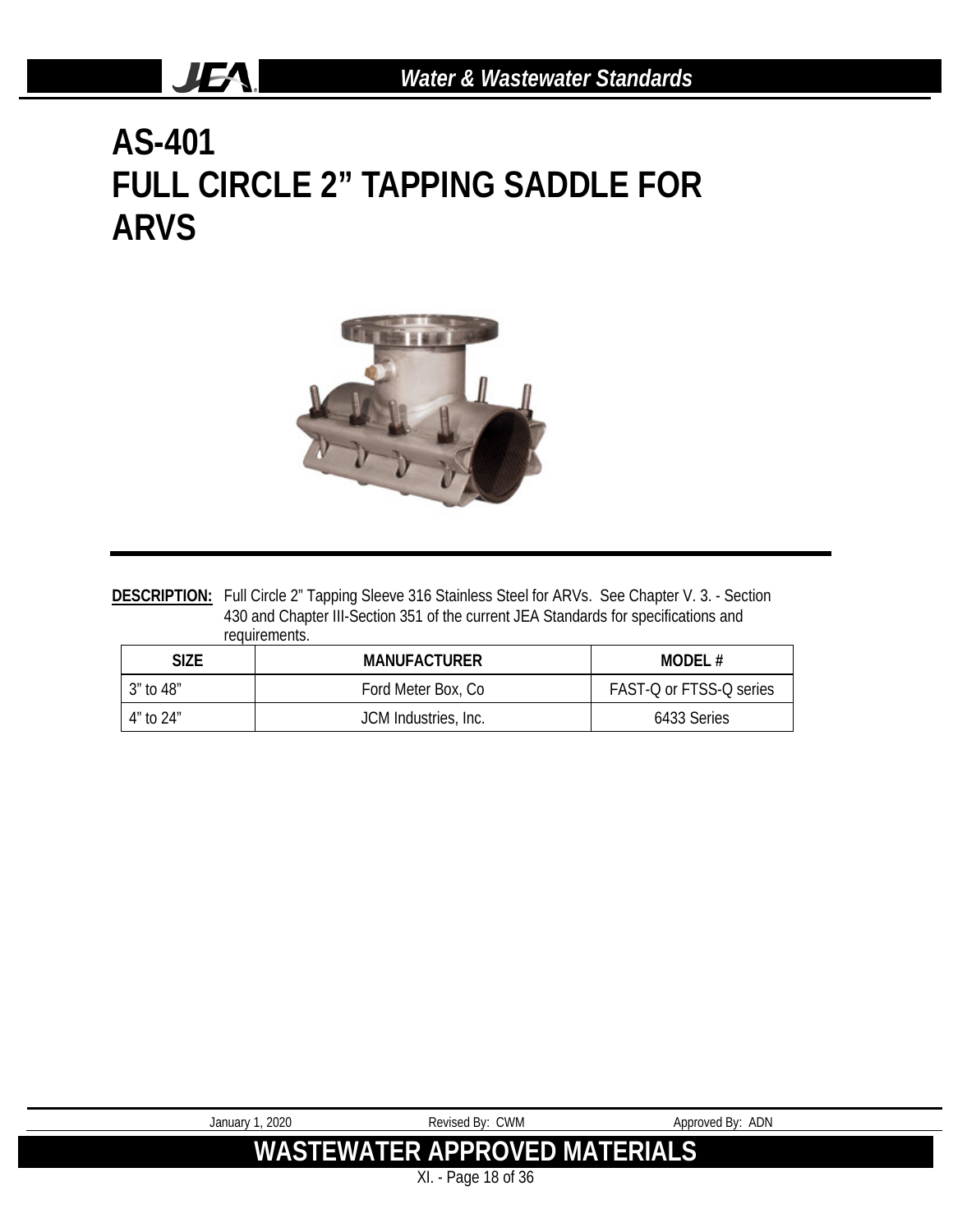### **AS-402 RESTRAINTS FOR PVC OR D.I. PIPE**

**JEA** 



| <b>DESCRIPTION:</b> Restraints for PVC or D.I. Pipe. See Section 429 of the current JEA Standards for |  |  |
|-------------------------------------------------------------------------------------------------------|--|--|
| specifications and requirements.                                                                      |  |  |

| <b>SIZE</b>       | <b>MANUFACTURER</b>                        | <b>MODEL#</b>                      |
|-------------------|--------------------------------------------|------------------------------------|
| 3-inch & larger   | <b>EBAA</b> Iron                           | 1100 (Ductile Pipe Only)           |
| 3-inch & larger   | <b>EBAA</b> Iron                           | 2000 PV, 2000 SV (PVC Pipe Only)   |
| 3-inch & larger   | The Ford Meter Box Co, Inc.<br>(Uniflange) | 1400 (Ductile Pipe Only)           |
| 3-inch & larger   | The Ford Meter Box Co, Inc.<br>(Uniflange) | 1500 (PVC Pipe Only)               |
| 3-inch to 10-inch | Sigma (Russell Pipe)                       | One-Lok SLCE - (PVC pipe only)     |
| 12-inch & larger  | Sigma (Russell Pipe)                       | One-Lok SLCE - (PVC pipe only)     |
| 3-inch & larger   | Sigma (Russell Pipe)                       | One-Lok SLDE - (Ductile Pipe Only) |
| 3-inch & larger   | <b>Star Pipe</b>                           | Stargrip 3000 (Ductile Pipe Only)  |
| 3-inch & larger   | <b>Star Pipe</b>                           | Stargrip 4000 (PVC Pipe)           |
| 3-inch & larger   | <b>Tyler Union</b>                         | TUFGrip (Ductile-TLD/PVC-TLP Pipe) |

| January 1, 2020 | Revised By: CWM                      | Approved By: ADN |
|-----------------|--------------------------------------|------------------|
|                 | <b>WASTEWATER APPROVED MATERIALS</b> |                  |
|                 | XI. - Page 19 of 36                  |                  |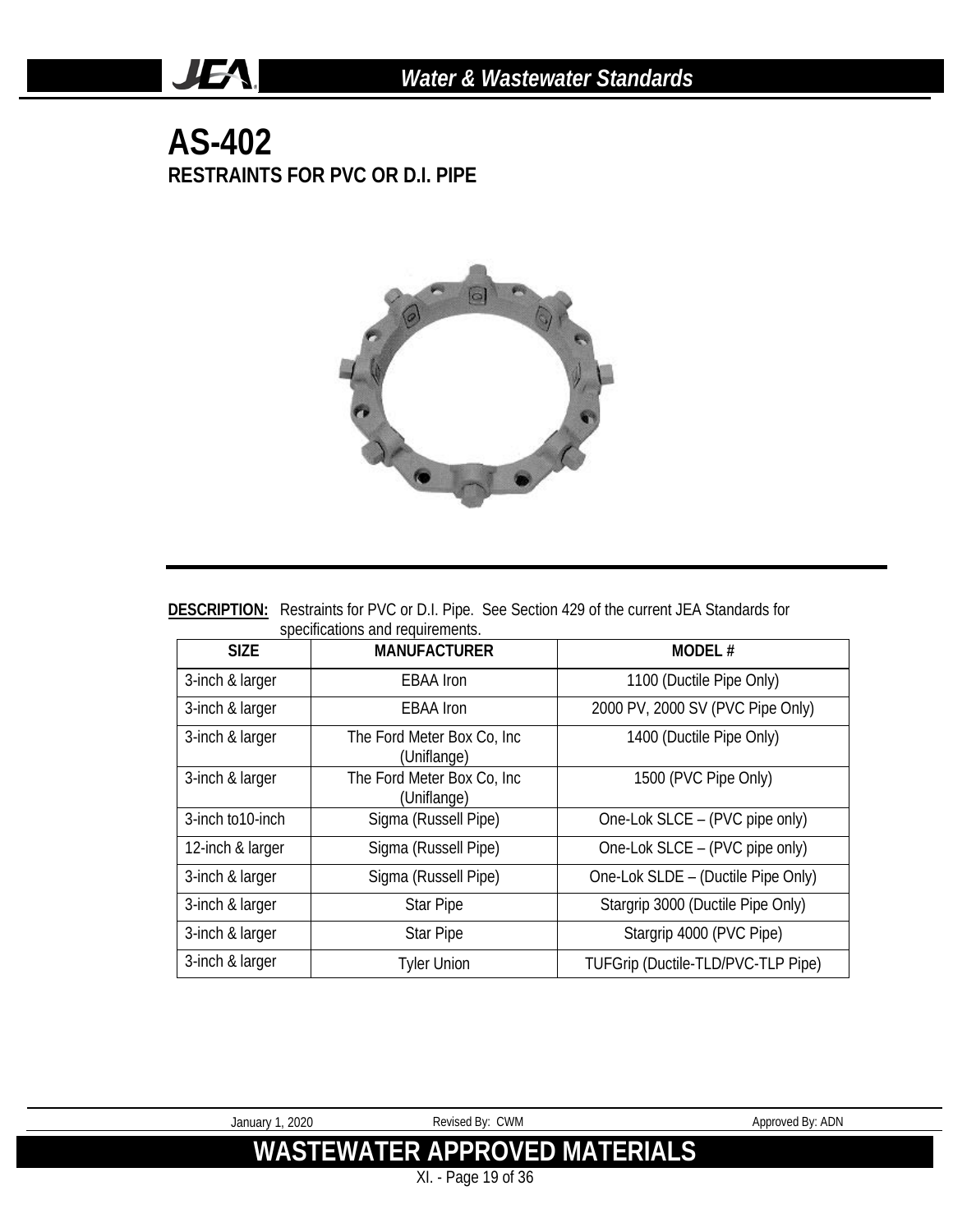# **AS-403 PVC OR D.I. BELL RESTRAINING DEVICE**

**JEA** 



**DESCRIPTION:** Bell Restraining Devices. See Section 429 of the current JEA Standards for specifications and requirements.

| <b>SIZE</b>     | <b>MANUFACTURER</b>                    | MODEL#                                              |
|-----------------|----------------------------------------|-----------------------------------------------------|
| 3-inch & larger | <b>EBAA</b> Iron                       | 1500 Series (PVC/Ductile)                           |
| 3-inch & larger | <b>EBAA</b> Iron                       | 1600 Series (PVC/Ductile)                           |
| 3-inch & larger | <b>EBAA</b> Iron                       | 2500 Series (PVC Only)                              |
| 3-inch & larger | <b>EBAA</b> Iron                       | 2800 Series (PVC Only)                              |
| 3-inch & larger | The Ford Meter Box Co, Inc (Uniflange) | 1300 Series (PVC/Ductile)                           |
| 3-inch & larger | The Ford Meter Box Co, Inc (Uniflange) | 1350 Series (PVC Only)                              |
| 3-inch & larger | The Ford Meter Box Co, Inc (Uniflange) | 1360 Series (PVC Only)                              |
| 3-inch & larger | The Ford Meter Box Co, Inc (Uniflange) | 1390 Series (PVC/Ductile)                           |
| 3-inch & larger | <b>JCM Industries</b>                  | 610 Series (PVC/Ductile)                            |
| 3-inch & larger | <b>JCM</b> Industries                  | 621 Series (PVC/Ductile)                            |
| 3-inch & larger | Romac                                  | Grip Ring (PVC/Ductile)                             |
| 3-inch & larger | Star Pipe Products, Inc.               | ALLGRIP 3600 (PVC/Ductile)                          |
| 3-inch & larger | Star Pipe Products, Inc.               | 1000, 1100 (PVC/Ductile),<br>1200 (PVC Only) Series |
| 3-inch & larger | Star Pipe Products, Inc.               | Stargrip 3100 (Ductile Only),<br>4100 (PVC Only)    |
| 3-inch & larger | <b>Tyler Union</b>                     | 3000 (PVC Only)                                     |
| 3-inch & larger | Sigma (Russell Pipe)                   | PWP(PVC/Ductile)                                    |
| 3-inch & larger | <b>SIP</b>                             | PTPVC (PVC Only)                                    |

January 1, 2020 **Revised By: CWM** Approved By: ADN

**WASTEWATER APPROVED MATERIALS**

XI. - Page 20 of 36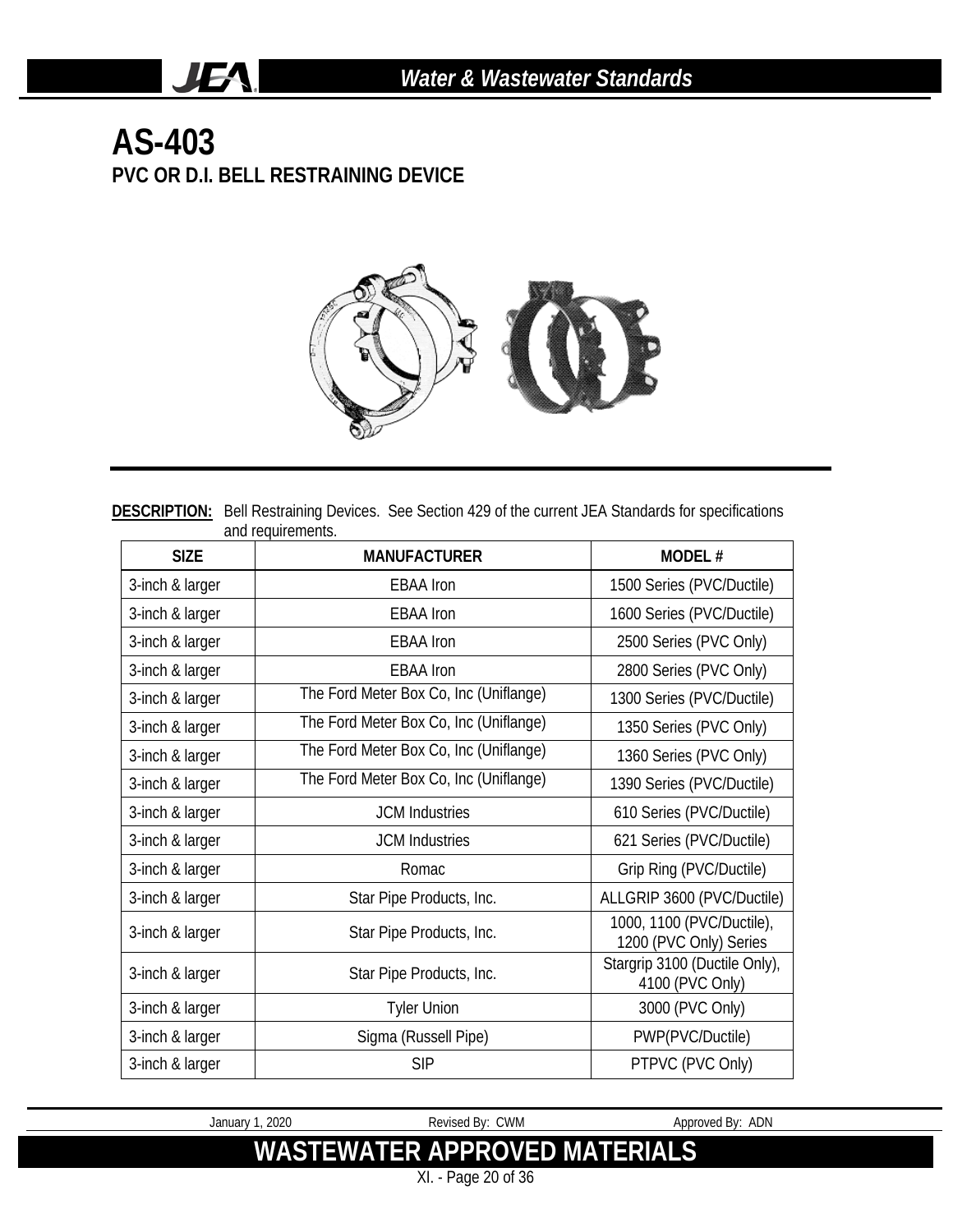**AS-404 ACCESSORY PACK**

**JEA** 



**DESCRIPTION:** Accessory Pack. See Chapter IV. 3. - Section 429 of the current JEA Standards for specifications and requirements.

| <b>SIZE</b>     | <b>MANUFACTURER</b>             | <b>MODEL#</b> |
|-----------------|---------------------------------|---------------|
| 3-inch & larger | American Cast Iron Pipe Company | N/A           |
| 3-inch & larger | Clow Valve                      | N/A           |
| 3-inch & larger | <b>Tyler Union</b>              | N/A           |
| 3-inch & larger | U.S. Pipe and Foundry           | N/A           |
| 3-inch & larger | Sigma                           | N/A           |
| 3-inch & larger | <b>Star Pipe Products</b>       | N/A           |
| 3-inch & larger | <b>SIP</b>                      | N/A           |

| January 1, 2020 | Revised By: CWM                      | Approved By: ADN |
|-----------------|--------------------------------------|------------------|
|                 |                                      |                  |
|                 | <b>WASTEWATER APPROVED MATERIALS</b> |                  |
|                 |                                      |                  |
|                 | $D_{0.92}$ 21 of 24                  |                  |

XI. - Page 21 of 36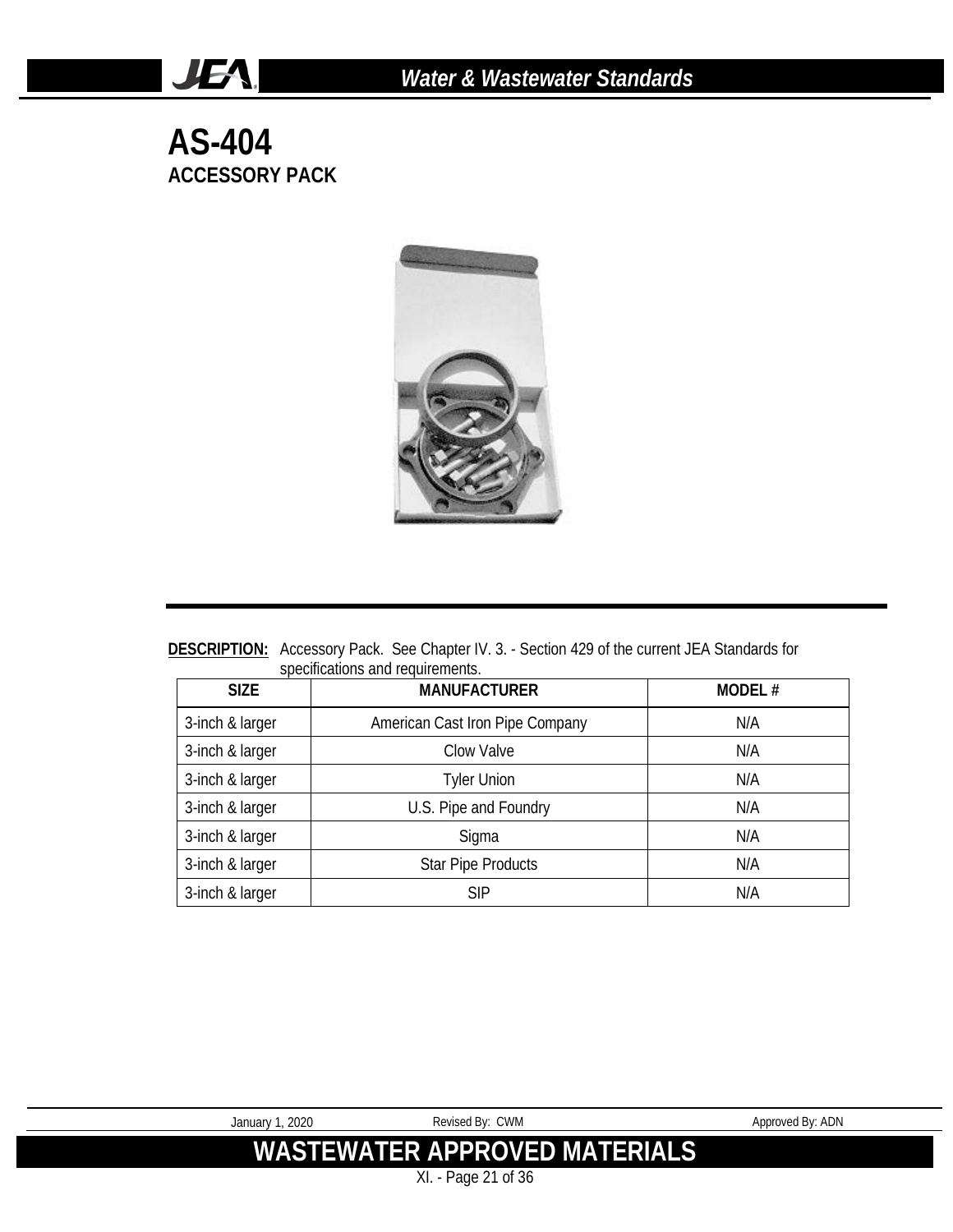## **AS-405 MECHANICAL JOINT FASTENER**

**JEA** 



**DESCRIPTION:** Mechanical Joint Fasteners. See Chapter IV. 3. - Section 429 of the current JEA Standards for specifications and requirements.

| <b>SIZE</b> | <b>MANUFACTURER</b>       | MODEL# |
|-------------|---------------------------|--------|
|             | <b>Tie Lugs</b>           |        |
|             | See Specifications        |        |
|             | <b>All Thread Rods</b>    |        |
|             | See Specifications        |        |
|             | Eye Bolts                 |        |
|             | See Specifications        |        |
|             | <b>Nuts &amp; Washers</b> |        |
|             | See Specifications        |        |

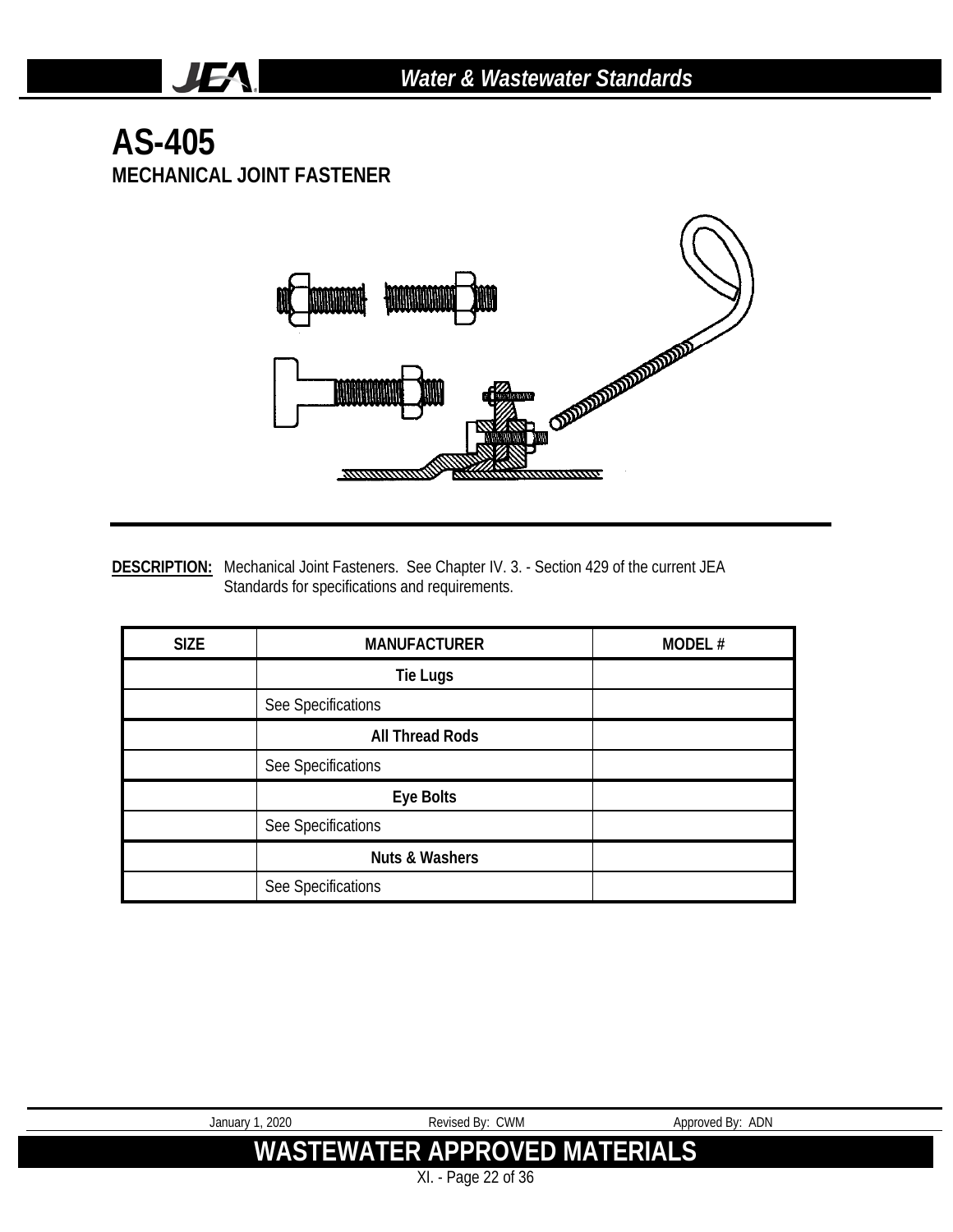#### **AS-406 FLANGE ADAPTER**

**JEA** 



**DESCRIPTION:** Flange Adapters. See Section 429 of the current JEA Standards for specifications and requirements. The use of flange adapters shall be limited to areas specifically approved by JEA on a project-by-project basis.

| <b>SIZE</b>     | <b>MANUFACTURER</b>                    | <b>MODEL#</b>                       |
|-----------------|----------------------------------------|-------------------------------------|
| 3-inch & larger | EBAA                                   | Series 1000 DIP only                |
| 3-inch & larger | <b>EBAA</b> Iron                       | Series 2100 PVC or DI               |
| 3-inch & larger | The Ford Meter Box Co, Inc (Uniflange) | 200 C & S<br>400 C & S<br>900 C & S |
| 3-inch & larger | The Ford Meter Box Co, Inc (Uniflange) | UFA-200 DIP<br>UFA-900 PVC          |
| 3-inch & larger | <b>Star Pipe</b>                       | Series 200G<br>Series 400G          |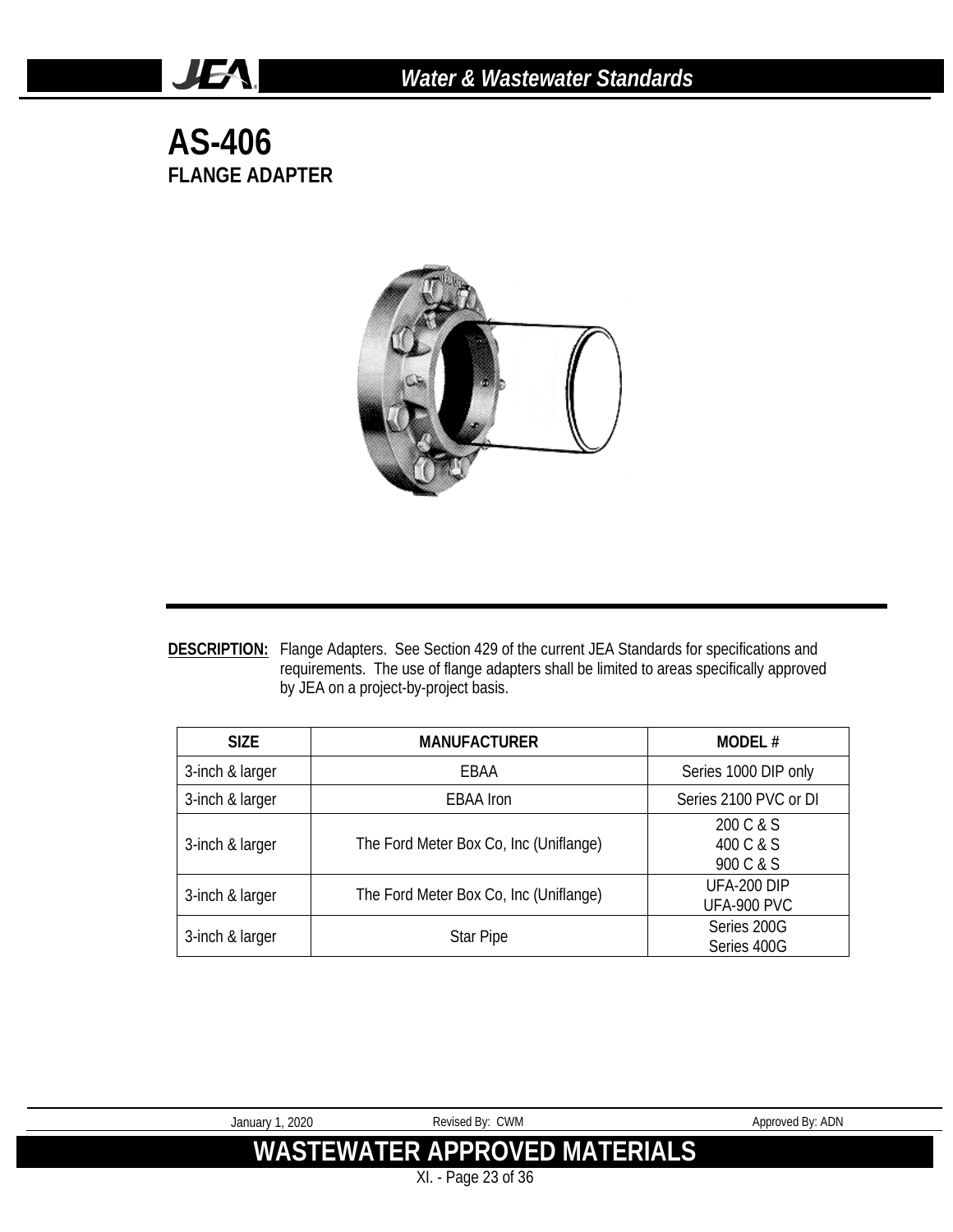# **AS-407 CASING SPACER**

JEA.



| <b>DESCRIPTION:</b> Casing Spacers. See Sections 428 & Chapter IV. 3. - Section 429 of the current JEA |
|--------------------------------------------------------------------------------------------------------|
| Standards for specifications and requirements.                                                         |

| <b>SIZE</b>                                                          | <b>MANUFACTURER</b>                                        | <b>MODEL#</b>                    |
|----------------------------------------------------------------------|------------------------------------------------------------|----------------------------------|
| Varies                                                               | CCS<br>Cascade Waterworks Mfg.                             |                                  |
| Varies                                                               | Pipeline Seal & Insulator, Co.<br>(EnPro Industries, Inc.) | S/S Type                         |
| Varies                                                               | Pipeline Seal & Insulator, Co.<br>(EnPro Industries, Inc.) | <b>PVC Coated Steel</b>          |
| Pipeline Seal & Insulator, Co.<br>Varies<br>(EnPro Industries, Inc.) |                                                            | Ranger II                        |
| Varies                                                               | Raci Spacers                                               | <b>High Density Polyethylene</b> |
| Varies                                                               | <b>BWM Company</b>                                         | N/A                              |
| Varies                                                               | <b>Advanced Products &amp; Systems</b><br>SSI, SI, CI      |                                  |
| Varies                                                               | <b>CCI Pipeline Systems</b><br>CSC, CSS                    |                                  |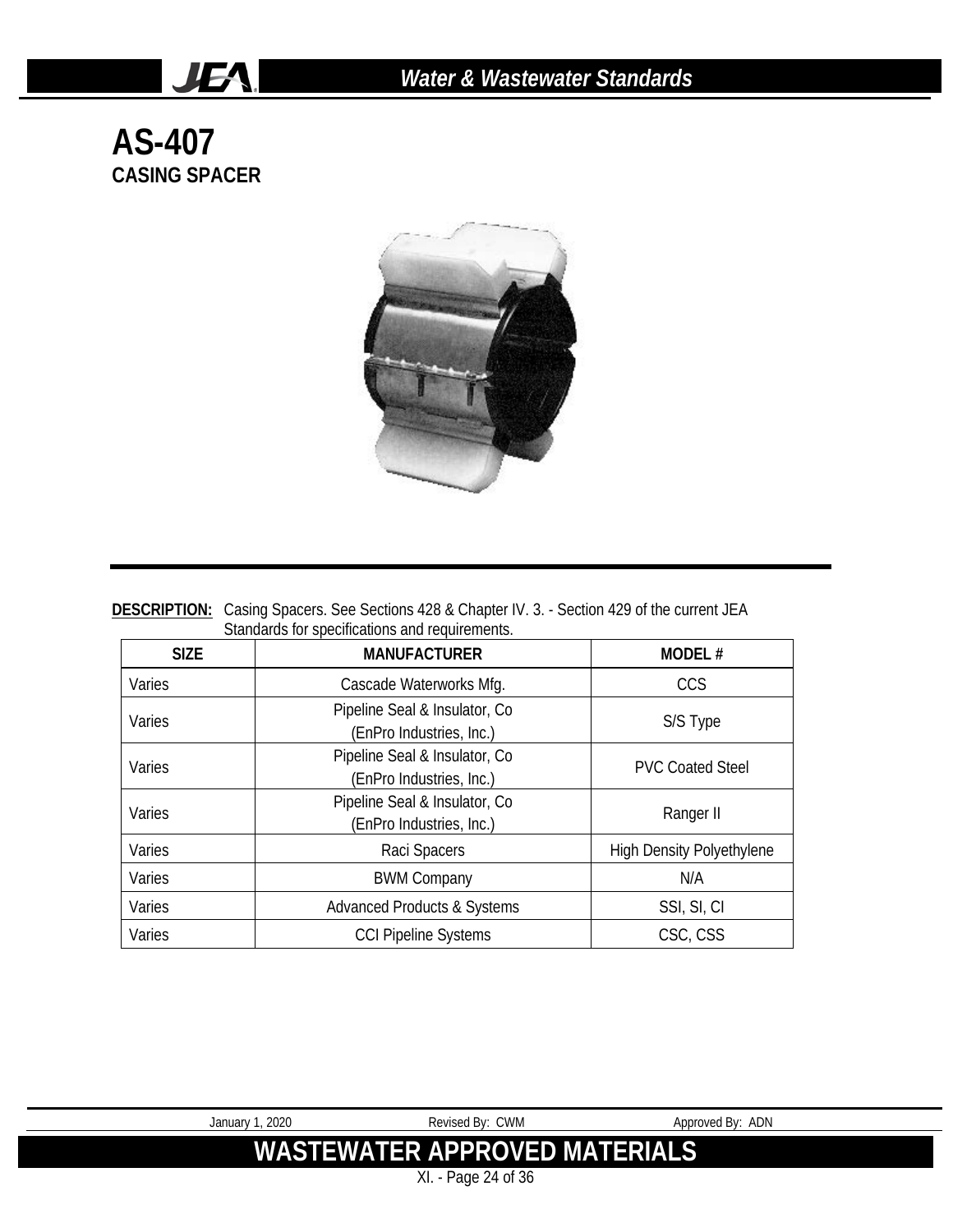**AS-408 PIPE COUPLING**

JEA.



**Note:** O.D. Ranges may vary. Refer to manufacturer's specifications.

| <b>SIZE</b>     | specifications and requirements, including coating requirements.<br><b>MANUFACTURER</b> | <b>MODEL#</b>           |
|-----------------|-----------------------------------------------------------------------------------------|-------------------------|
| 4-inch & larger | Cascade Waterworks Mfg.                                                                 | CDC, CRC, CRFA          |
| 4-inch & larger | Dressler Inc./GE                                                                        | 153                     |
| 4-inch & larger | Ford Meter Box                                                                          | FC2A, FC2N              |
| 4-inch & larger | <b>JCM</b>                                                                              | 210                     |
| 4-inch & larger | PowerSeal                                                                               | 3501, 3501B, 3506, 3521 |
| 4-inch & larger | Romac                                                                                   | 501                     |
| 4-inch & larger | Smith-Blair                                                                             | 441                     |
| 4-inch & larger | TPS, Hymax                                                                              | 2000                    |
| 4-inch & larger | Mueller                                                                                 | <b>MAXIFIT</b>          |
| 4-inch & larger | Mueller Co                                                                              | N/A                     |
| 4-inch & larger | <b>FERNCO</b>                                                                           | 1000                    |

**DESCRIPTION:** Cast Coupling. See Chapter IV. 2. - Section 428 of the current JEA Standards for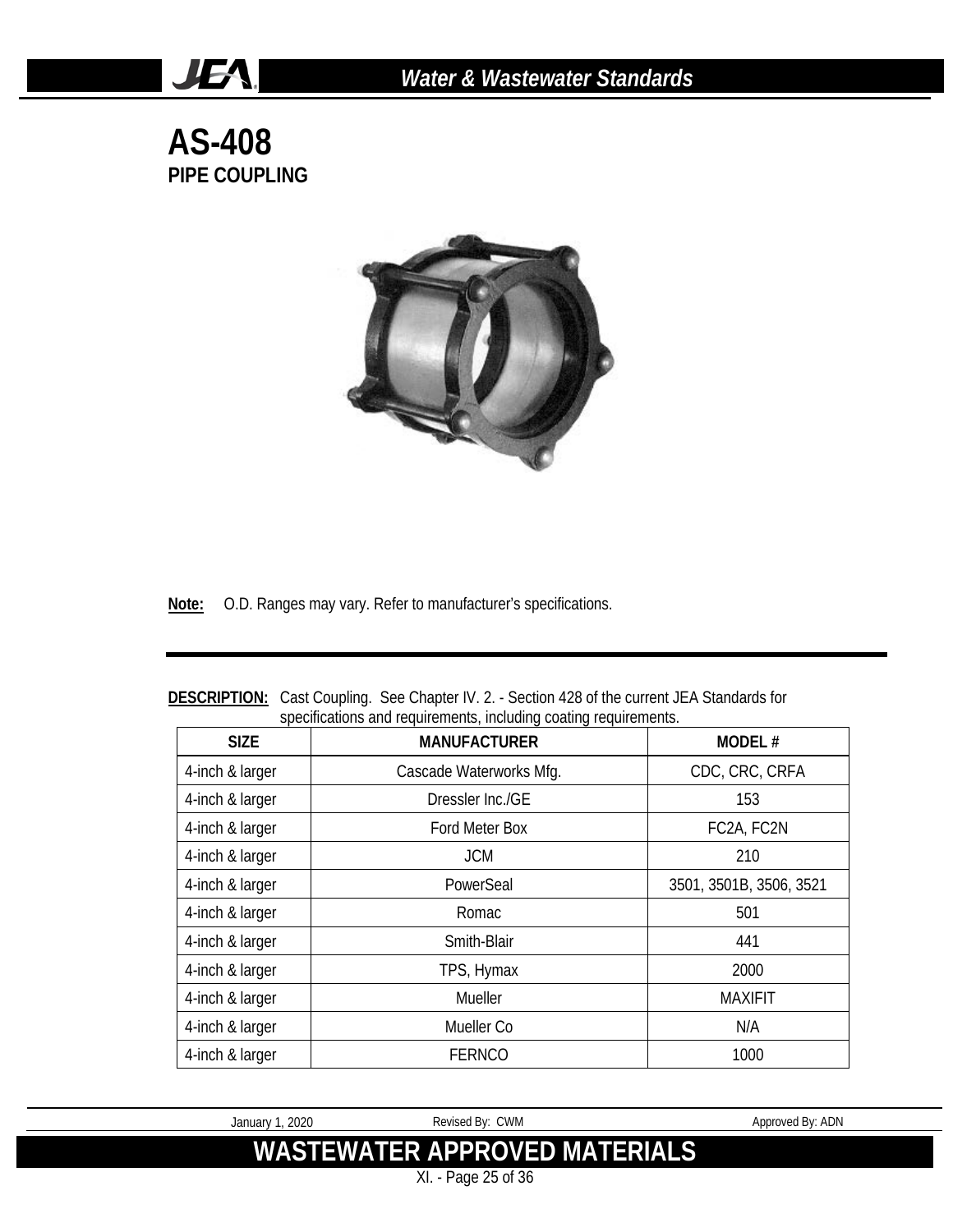# **AS-409 FULL CIRCLE REPAIR CLAMP**

JEA.



**DESCRIPTION:** Full Circle Repair Clamp (stainless steel). See Chapter IV. 3. - Section 429 of the current JEA Standards for specifications and requirements.

| <b>SIZE</b>      | <b>MANUFACTURER</b>   | MODEL#              |
|------------------|-----------------------|---------------------|
| All Sizes        | Ford Meter Box, Co.   | "F" or "FS" Series  |
| All Sizes        | Dresser Inc./GF       | 360                 |
| All Sizes        | <b>JCM</b> Industries | 101 or 131          |
| All Sizes        | <b>JCM</b> Industries | 102 or 132          |
| All Sizes        | Powerseal             | 3121 or 3122        |
| All Sizes        | Romac                 | "SS" or "CL" Series |
| All Sizes        | <b>Smith Blair</b>    | Series 226 or 256   |
| All Sizes        | <b>Smith Blair</b>    | Series 228 or 263   |
| All Sizes        | TPS, EZ-MAX           | Model 4000          |
| <b>All Sizes</b> | Mueller Co.           | 500, 510, 540, 550  |

XI. - Page 26 of 36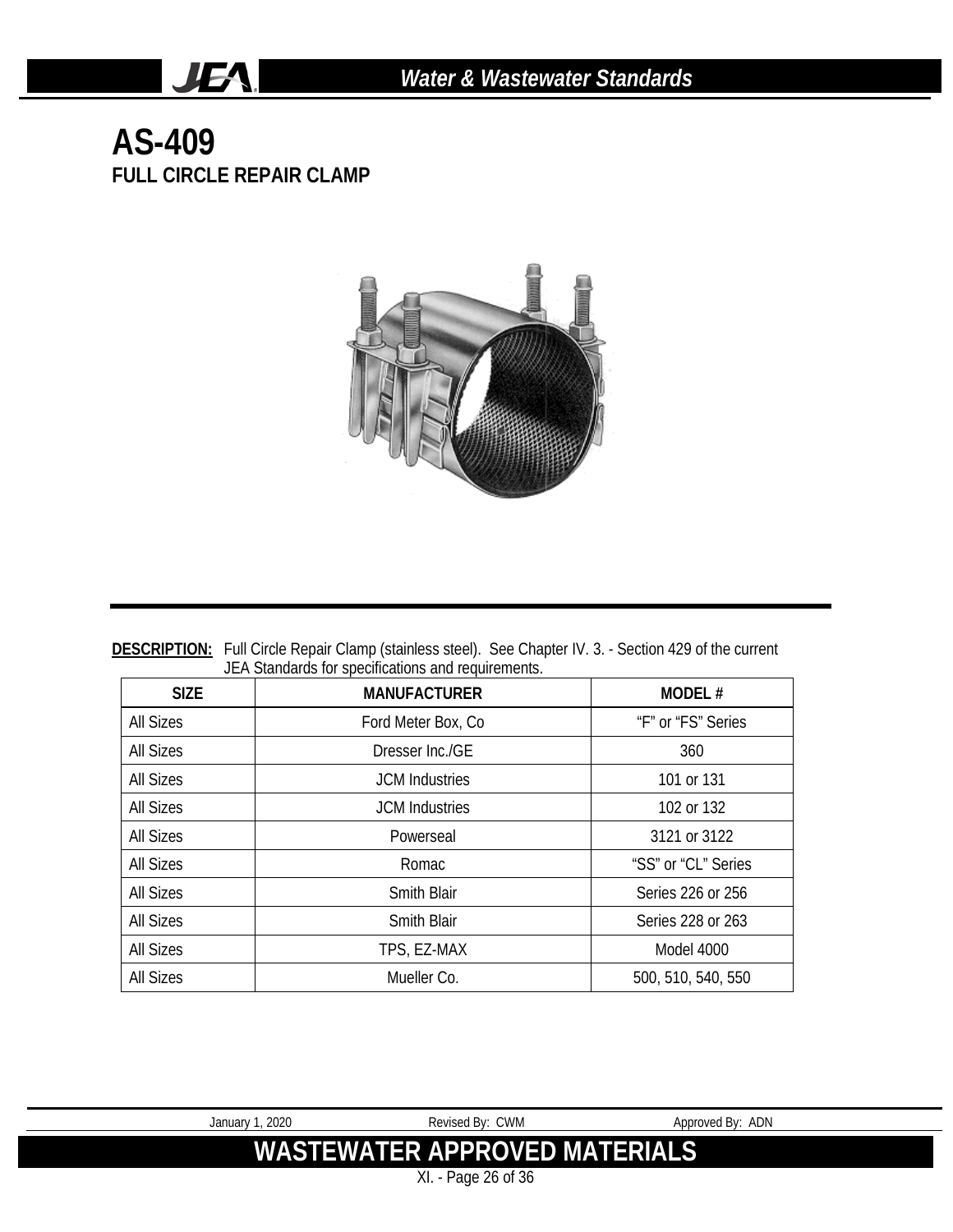## **AS-501 MANHOLE AND ACCESSORIES**

JEA.



#### **DESCRIPTION:** Manhole and Accessories. See Section 427 of the current JEA Standards for specifications and requirements.

| <b>SIZE</b>                   | <b>MANUFACTURER</b>                | <b>MODEL#</b>  |  |  |  |
|-------------------------------|------------------------------------|----------------|--|--|--|
|                               | <b>Manhole and Accessories</b>     |                |  |  |  |
|                               | <b>Precast Concrete</b>            |                |  |  |  |
| Varies                        | <b>Standard Precast</b>            | N/A            |  |  |  |
| Varies                        | Del Zotto Precast                  | N/A            |  |  |  |
|                               | Poly-Concreter                     |                |  |  |  |
| Varies                        | Armorock                           | N/A            |  |  |  |
|                               | <b>Manhole Joint Sealant</b>       |                |  |  |  |
| 1-inch                        | Con-Seal                           | CS102, 202     |  |  |  |
| $1-1/2$ inch                  | Ram-Nek/Henry Company              | Ram-Nek        |  |  |  |
|                               | NPC Bidco /Trelleborg              | $C-56$         |  |  |  |
| 1-inch                        | Evergrip                           | 990            |  |  |  |
|                               | <b>Exterior Joint Sealant Tape</b> |                |  |  |  |
| 0.1 inch X 8 inch W (minimum) | Con Seal                           | CS-300, CS-212 |  |  |  |
| 9 inch W (minimum)            | Rub-R-Nek/ Henry Company           | N/A            |  |  |  |
| 18 inch W (minimum)           | Wrapid Seal (CCI Pipeline systems) | N/A            |  |  |  |
|                               | <b>Manhole General Coating</b>     |                |  |  |  |
| 12 mils thick                 | Con-Seal                           | $CS-55$        |  |  |  |
| 12 mils thick                 | PRO-Tec Coatings, Inc.             | EW1-Aquapoxy   |  |  |  |

January 1, 2020 Revised By: CWM Approved By: ADN **WASTEWATER APPROVED MATERIALS**

XI. - Page 27 of 36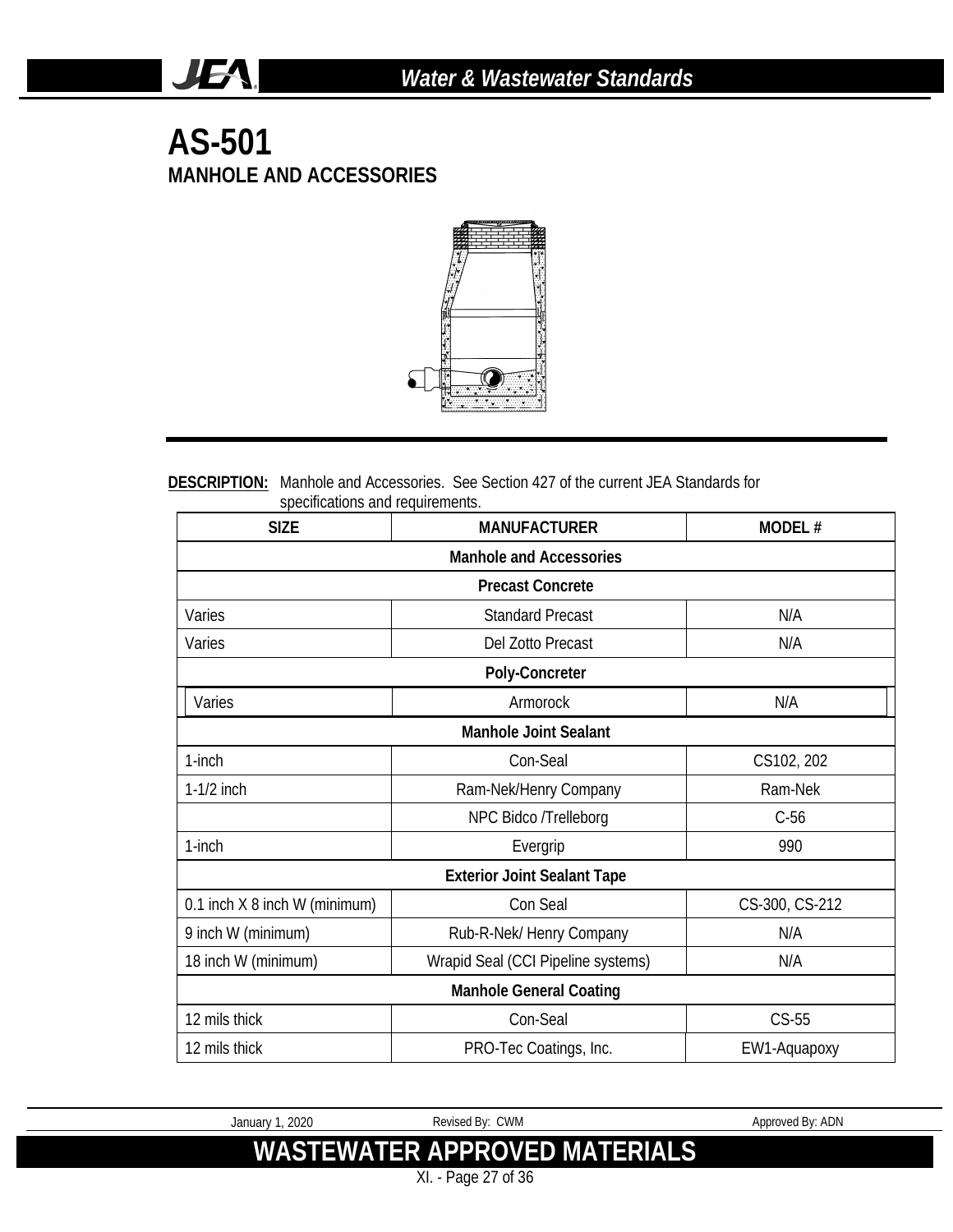# **AS-502 PROTECTIVE COATING**

JEA.



**DESCRIPTION:** Water Wastewater Protective Coating. See Section 447 of the current JEA Standards for specifications and requirements.

| <b>COMPANY NAME</b>              | <b>CONTACTS</b> | <b>PHONE</b> | <b>EMAIL</b>          |
|----------------------------------|-----------------|--------------|-----------------------|
| The Sherwin-Williams Company     | Josh Hinson     | 904-591-3137 | swrep4538@sherwin.com |
| Corrocoat Usa, Inc.              | Josh Tankersley | 904-472-0768 | Josht@corrocoat.com   |
| PPG Protective & Marine Coatings | Jim Hartley     | 904-626-6382 | jim.hartley@ppq.com   |

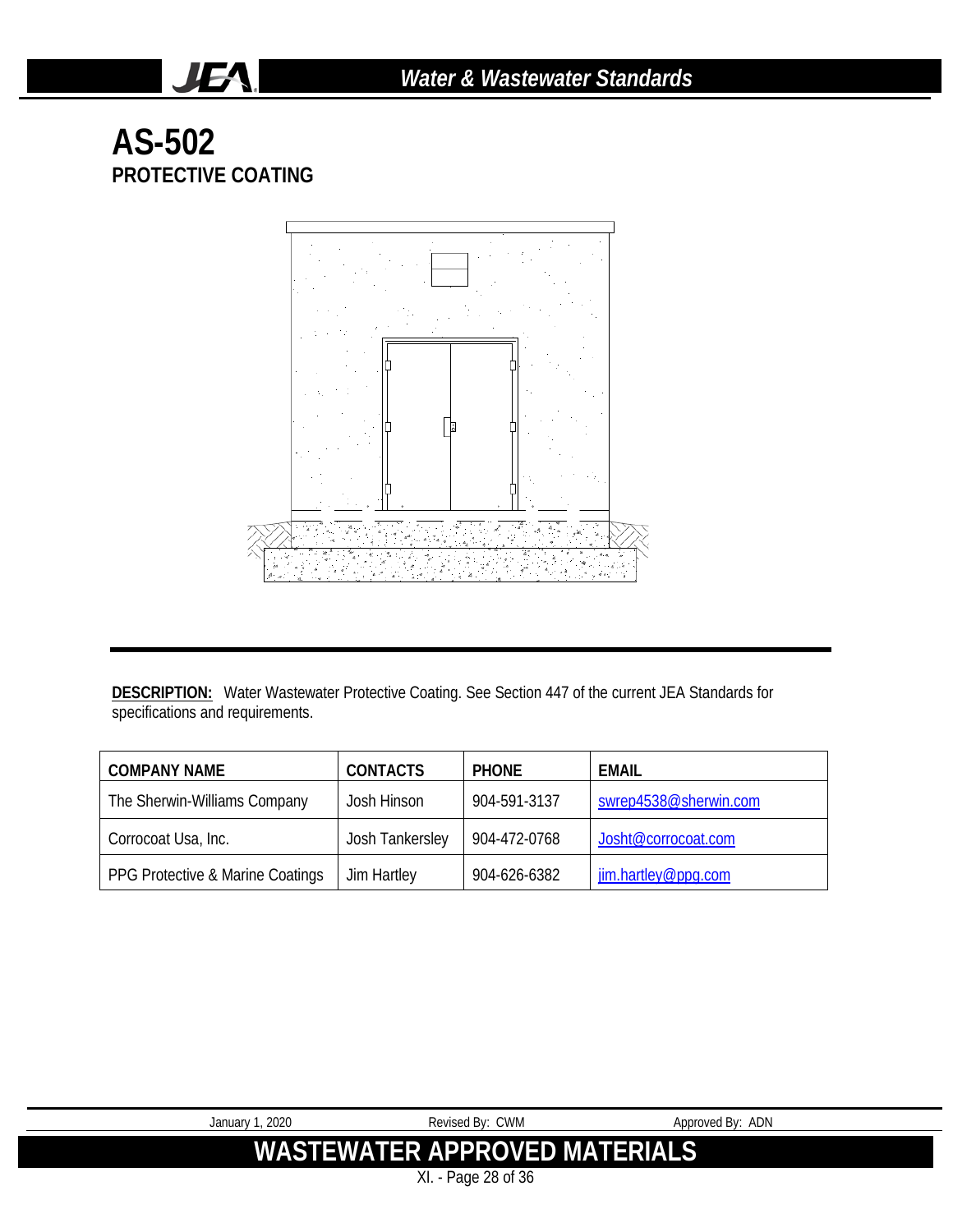#### **AS-503 MANHOLE ADJUSTMENT RING**

**JEA** 



**DESCRIPTION:** Manhole (adjustment rings) Collars. See Section 427 of the current JEA Standards for specifications and requirements.

| <b>SIZE</b> | <b>MANUFACTURER</b>       | MODEL $#$ |
|-------------|---------------------------|-----------|
| Varies      | <b>Standard Precast</b>   |           |
| Varies      | Lad Tech, HDPE Rings      |           |
| Varies      | EJ, Steel Adjustment Ring |           |
| Varies      | EJ, infra-riser           |           |

| January 1, 2020 | Revised By: CWM                      | Approved By: ADN |
|-----------------|--------------------------------------|------------------|
|                 | <b>WASTEWATER APPROVED MATERIALS</b> |                  |
|                 | XI. - Page 29 of 36                  |                  |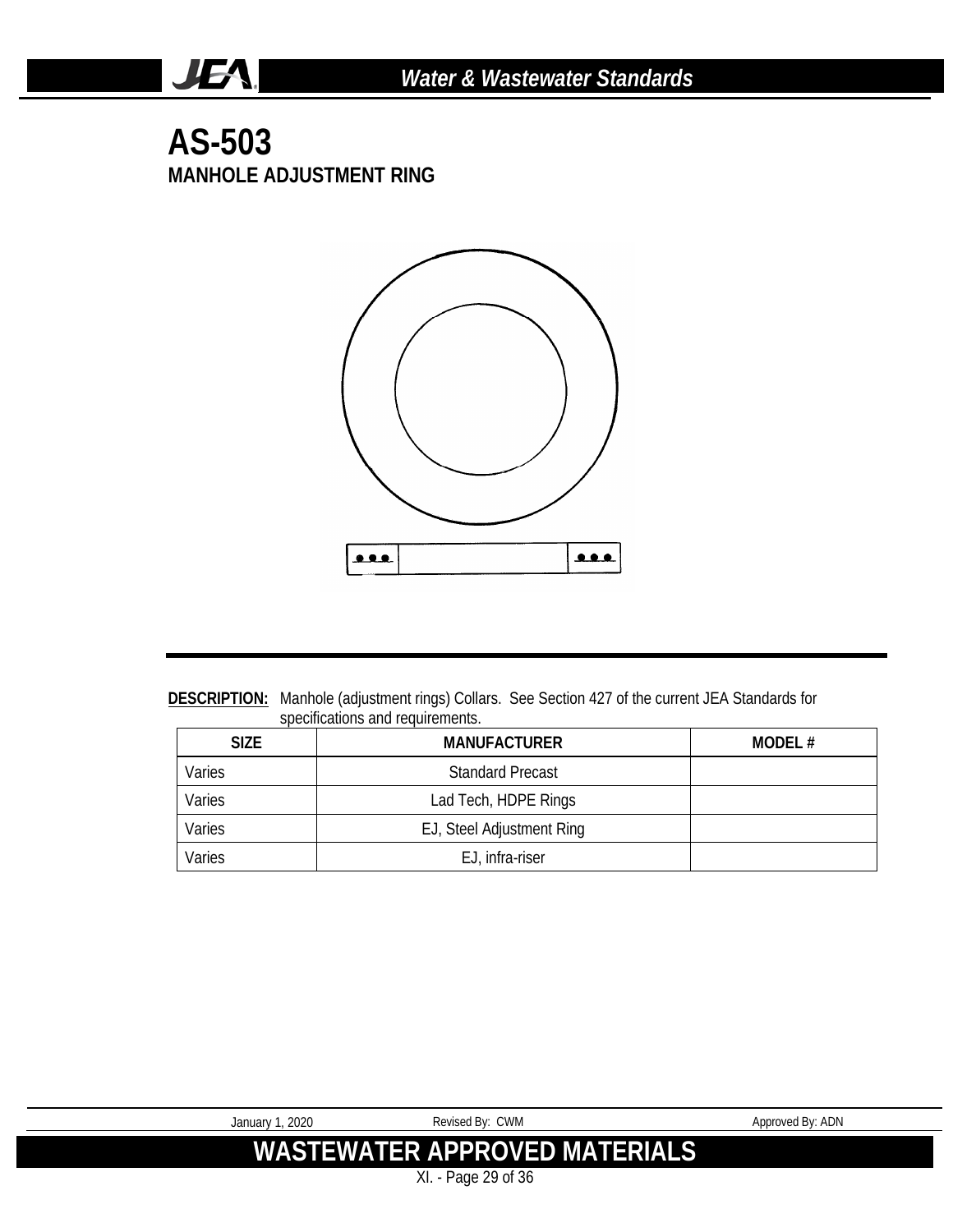# **AS-504 MANHOLE FRAME AND COVER**

**JEA** 



**DESCRIPTION:** Manhole Frame and Cover (with rubber "T" Gaskets). See Section 427 of the current JEA Standards for specifications and requirements.

| SIZE    | <b>MANUFACTURER</b>    | MODEL#  |
|---------|------------------------|---------|
| 32-inch | U.S. Foundry           | USF-655 |
| 32-inch | East Jordan Iron Works | N/A     |

#### AS-505

Manhole Monitors

Continuous Monitors – ADS

Discrete Monitors – Mission Scada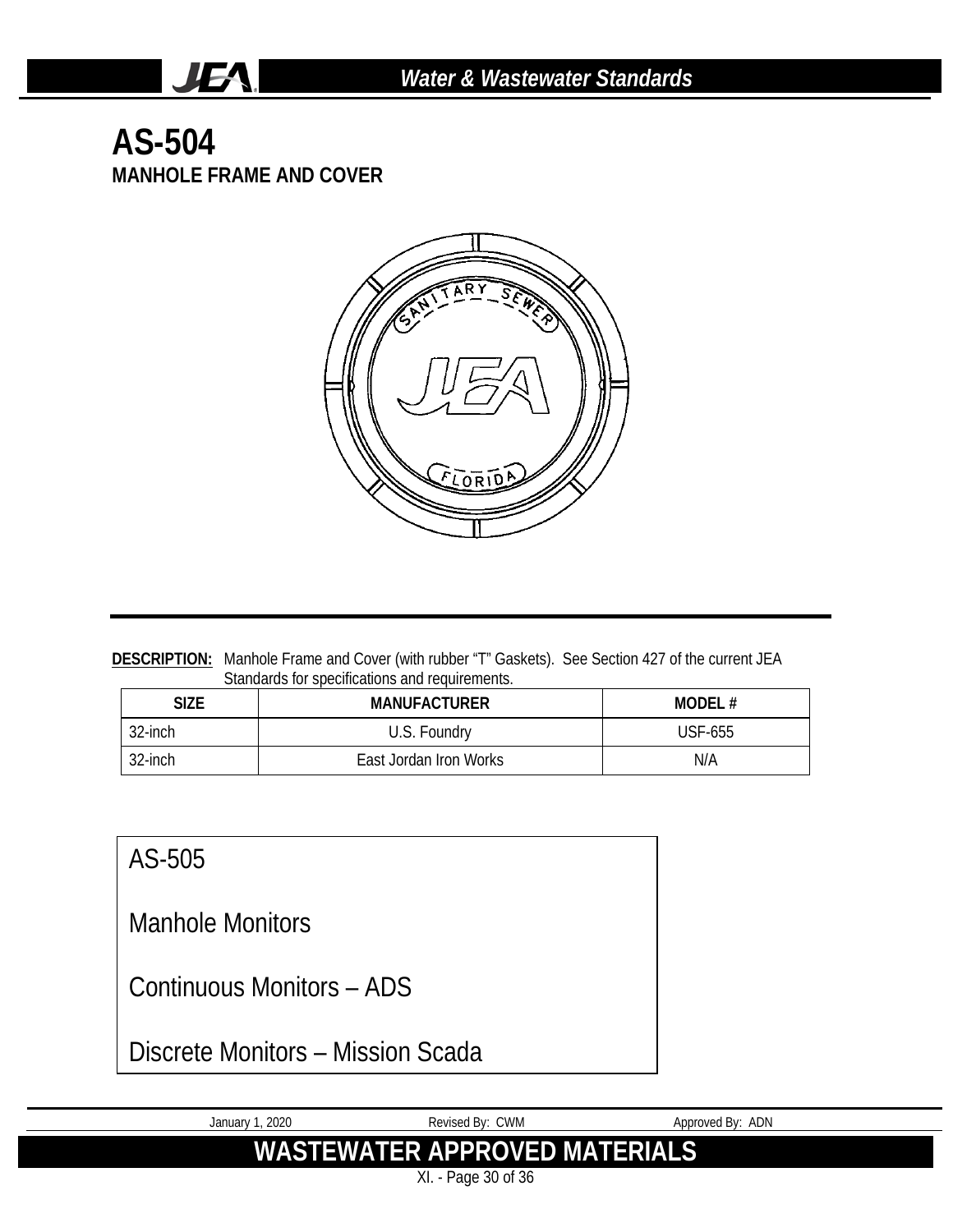### **AS-601 ALUMINUM HATCH (FRAME AND COVER)**

JEA.



**DESCRIPTION:** Aluminum Hatch Frame and Cover. See Section 433 of the current JEA Standard for specifications and requirements.

| SIZE   | <b>MANUFACTURER</b>     | MODEL# |
|--------|-------------------------|--------|
| Varies | U.S. Foundry            |        |
| Varies | Halliday Products, Inc. |        |

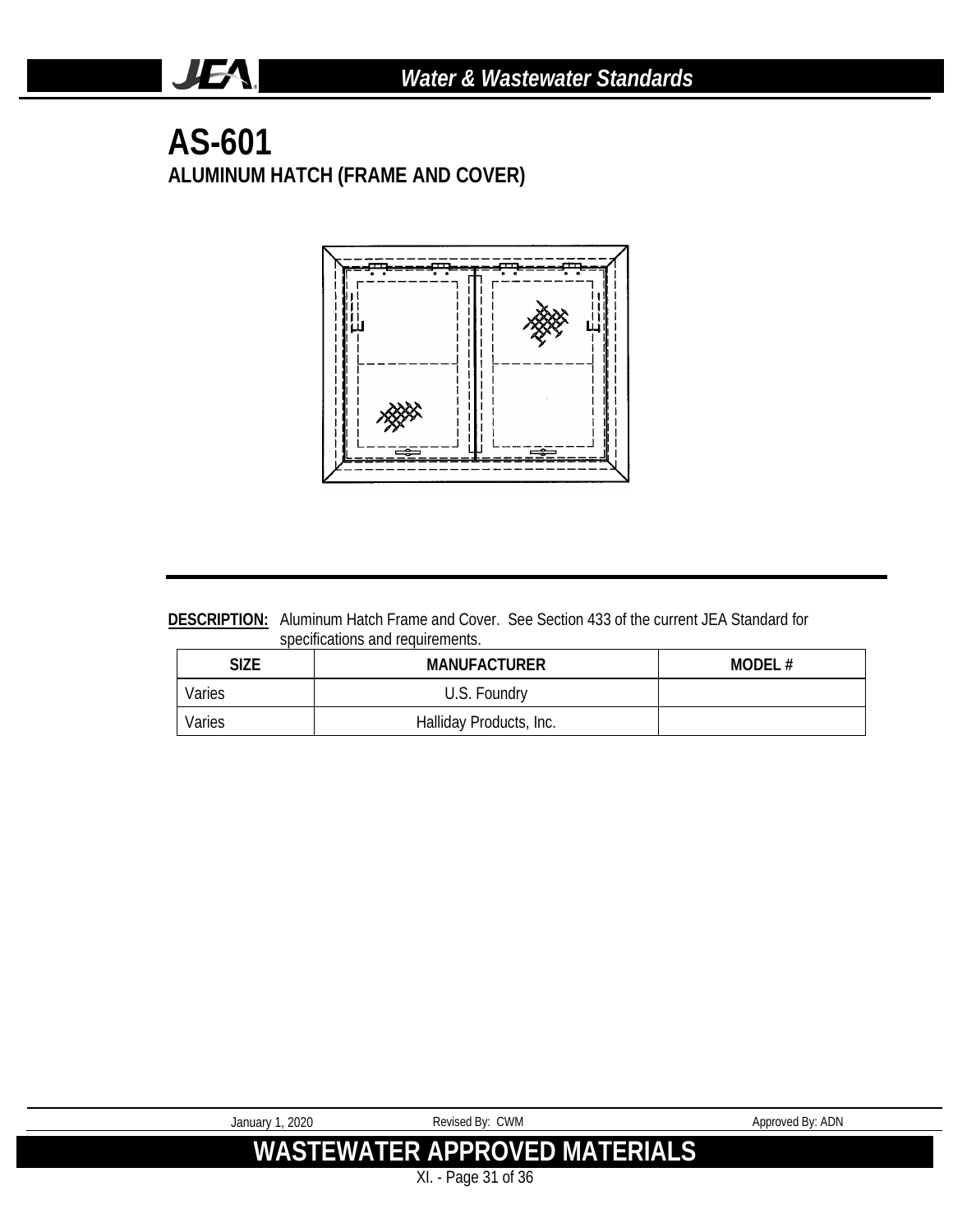**AS-602 CONCRETE LINER**

**JEA** 



**DESCRIPTION:** Concrete Liner. See Section 446 of the current JEA Standards for specifications and requirements.

| <b>MANUFACTURER</b>                       | MODEL#                 |
|-------------------------------------------|------------------------|
| <b>Associated Fiberglass Enterprises</b>  | Hard Shell Liner (***) |
| Concrete Conservation, Inc.               | Spectra-Shield (*)     |
| L. F. Manufacturing, Inc.                 | Hard Shell Liner (***) |
| LarFarge/ Kerneos Inc. Calcium Aluminates | SEWPERCOAT (**)        |
| GML Coatings, LLC.                        | Green Monster (*)      |

NOTES:

(\*) Denotes Polyurethane, HDPE or Fiberglass Liner Material

- (\*\*) Denotes Cementitious Liner Material (\*\*) Denotes Cementitious Liner Mater<br>(\*\*\*) Denotes Hard Shell Liner Material
- 

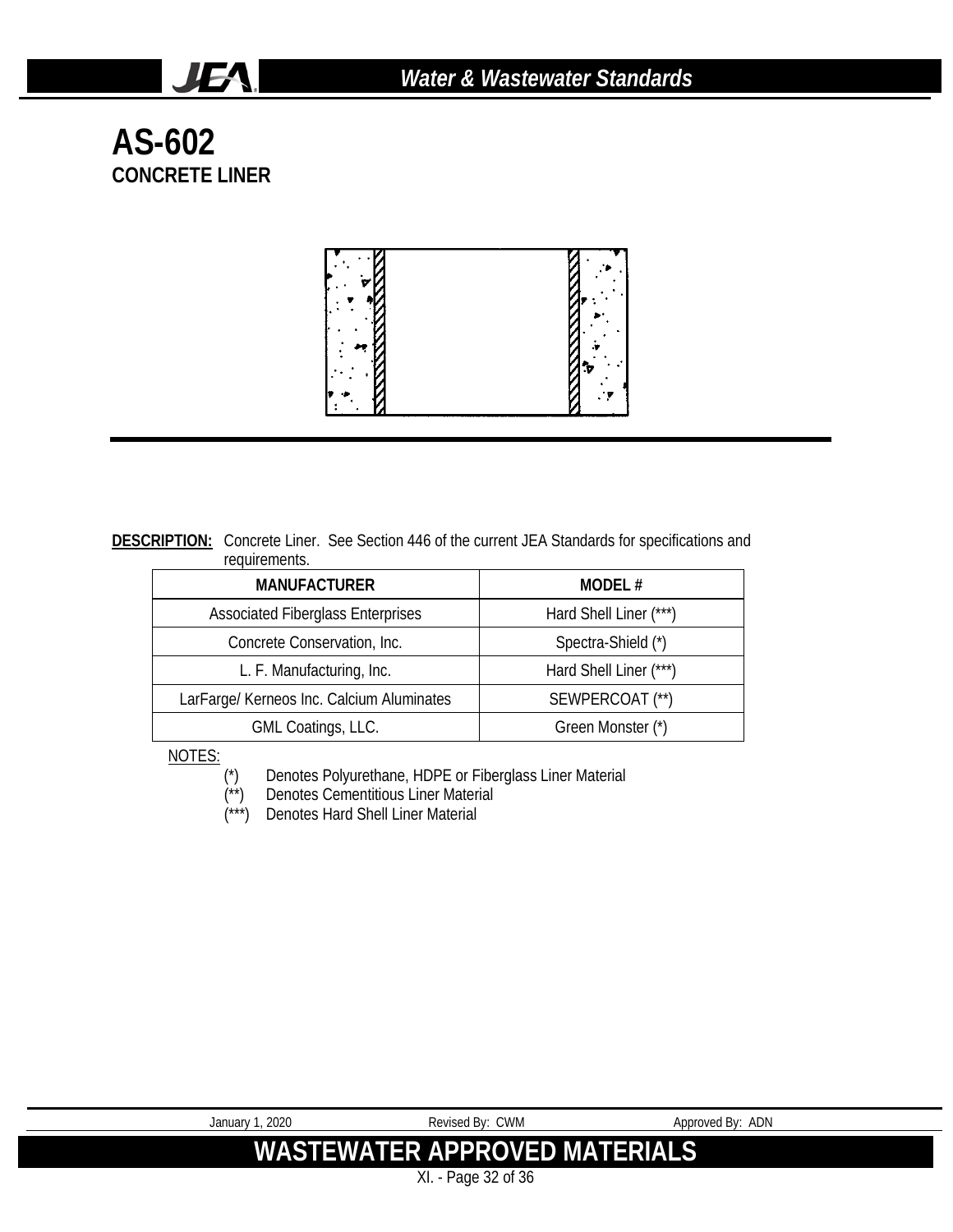

JEA.

**DESCRIPTION:** Wastewater Pump. See Section 433 of the current JEA Standards for specifications and requirements. It is intended that JEA approved material list shall be considered acceptable, unless new technology exist or if it is in the best interest of JEA to revise the approved material list.

| <b>SUBMERSIBLE WASTEWATER 1800 RPM PUMPS</b>    |                         |  |  |  |
|-------------------------------------------------|-------------------------|--|--|--|
| Manufacturer/Representative                     | <b>Telephone Number</b> |  |  |  |
| <b>Flygt rep David Williams</b>                 | (239) 825-8384          |  |  |  |
| WILO-EMU, rep by PSI Technologies               | (904) 588-2132          |  |  |  |
| KSB, rep by Custom Pump                         | (904) 858-9605          |  |  |  |
| Hydromatic, rep by Barneys Pump (40hp and less) | (904) 260-0669          |  |  |  |
| SUBMERSIBLE WASTEWATER 3600 RPM PUMPS           |                         |  |  |  |
| <b>Flygt rep David Williams</b>                 | (239) 825-8384          |  |  |  |
| KSB, rep by Custom Pump                         | (904) 858-9605          |  |  |  |
| DRY-PIT WASTEWATER PUMPS                        |                         |  |  |  |
| WILO-EMU, rep by PSI Technologies               | (904) 588-2132          |  |  |  |
| Flow Serve (MSX), rep by Carter & Ver Planck    | (813) 287-0709          |  |  |  |
| KSB, rep by Custom Pump                         | (904) 858-9605          |  |  |  |
| Flygt, rep David Williams                       | (239) 825 8384          |  |  |  |
| <b>FLOODED SUCTION SOLIDS HANDLING PUMPS</b>    |                         |  |  |  |
| Fairbanks Morse, rep by Sanders Company, Inc.   | (772)-220-2900          |  |  |  |
| Worthington, rep by Carter & Ver Planck         | (813) 287-0709          |  |  |  |
| Allis Chalmers, rep David Williams              | (239) 825-8384          |  |  |  |

January 1, 2020 Revised By: CWM Approved By: ADN

**WASTEWATER APPROVED MATERIALS** XI. - Page 33 of 36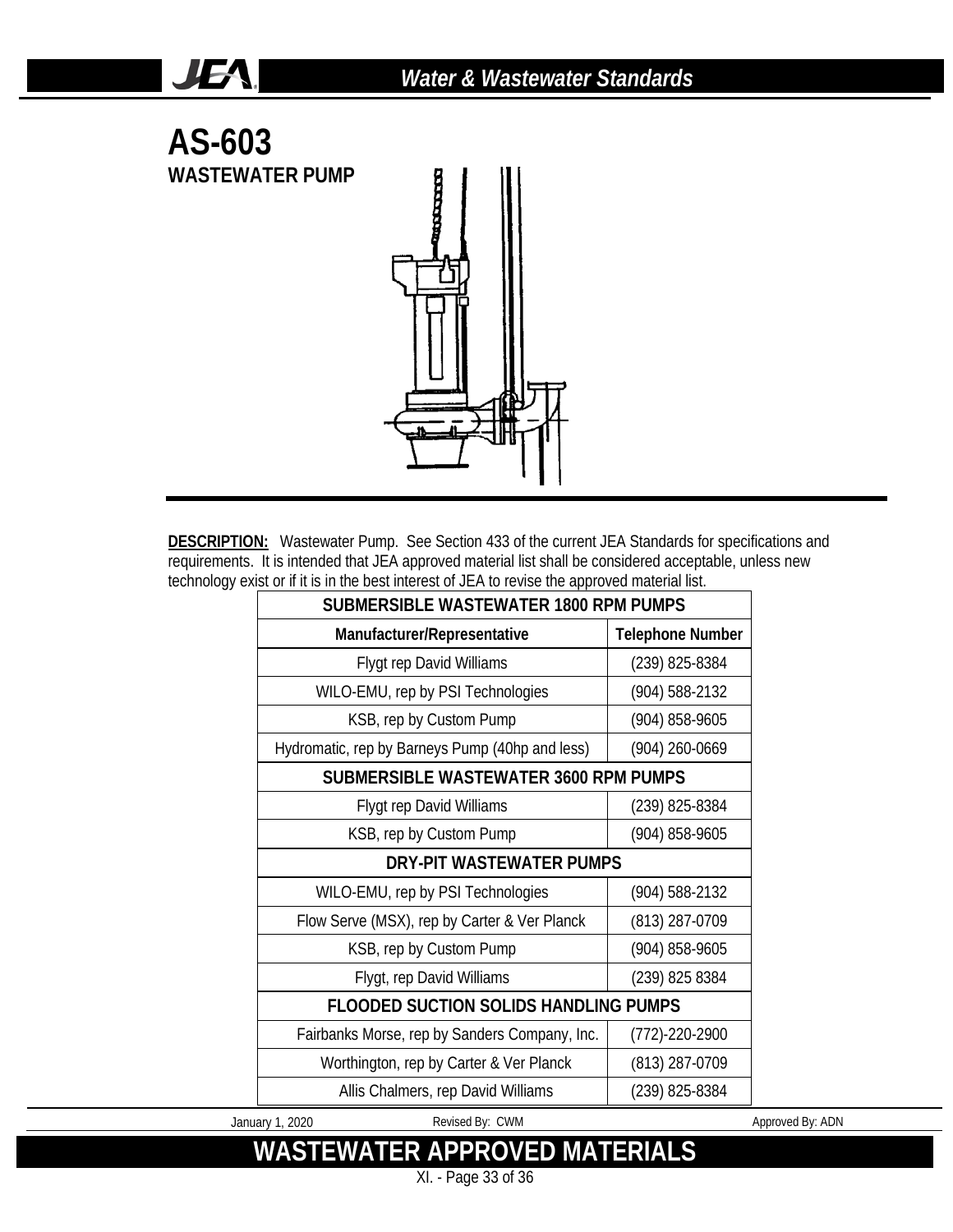# **AS-604**

JEA.

**ELECTRICAL, CONTROL PANEL, VFD & SCADA**



**DESCRIPTION:** Pump Station Electrical and Control Panel including (RTU). See Section 433 of the current JEA Standards for specifications and requirements.

| <b>CONTACTS</b><br><b>COMPANY NAME</b> |                    | <b>PHONE</b>      | <b>EMAIL</b>                  |
|----------------------------------------|--------------------|-------------------|-------------------------------|
| ECS                                    | Ralph Sinn         | $(904)367 - 5000$ | ralph@ecs31.com               |
| EG Controls, Inc.                      | Sonia McKenzie     | (904) 292-0110    | smcenizie@eqcontrols.com      |
| Suncoast                               | Mark Owens         | $(904)693 - 3318$ | mowens@suncoastcontrols.biz   |
| Sun State System, Inc.                 | <b>Tony Rhodes</b> | $(904)269 - 2544$ | trhodes@sunstatesystems.com   |
| Infamation Technologies                | James Ruiz         | $(904)425 - 4760$ | jruiz@itgtec.com              |
| Group, (ITG) *                         |                    |                   |                               |
| DSI Innovations LLC.*                  | Sean Patterson     | (336)893.8385     | spatterson@dsiinnovations.com |

**\*** System integrators

**DESCRIPTION:** Variable Frequency Drives (VFD). See section 433 of the current JEA standard for specifications and requirements. It is intended that this JEA approved material will be considered acceptable, unless new technology exist or if it is in the best interest of JEA to revise the approved material list.

| VFD.                       | SCADA          |  |
|----------------------------|----------------|--|
| <b>Cutler Hammer/Eaton</b> | <b>SIFMENS</b> |  |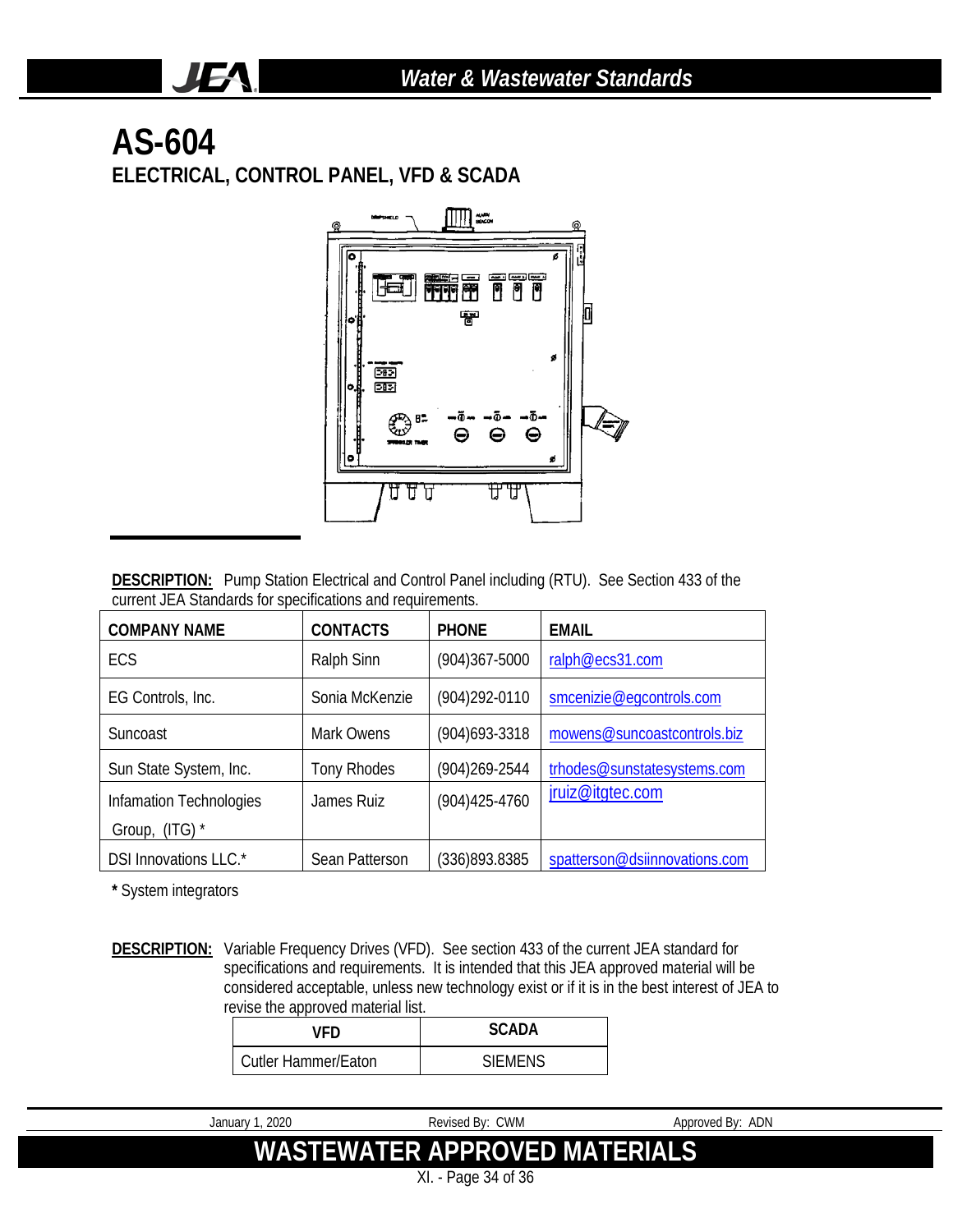## **AS-605 Emergency Pump Engine**

**JEA** 



**DESCRIPTION:** Emergency Pump Engines, See Section 470 of the current JEA Standards for specifications and requirements.

| <b>PUMP MANUFACTURER</b> | <b>CONTACTS</b> | <b>PHONE</b>     | EMAIL                           |
|--------------------------|-----------------|------------------|---------------------------------|
| Thompson Pump            | Brian Lee       | (386) 212-6999   | blee@thompsonpump.com           |
| <b>Holland Pump</b>      | Eugene Lant     | $(321)$ 297-6372 | eugene@hollandpump.com          |
| Godwin Pump              | Chris Ocampo    | (904) 338-4099   | christopher.ocampo@xyleminc.com |

|             | <b>ENGINE MANUFACTURER</b> | 4" PUMP/SET  | 6" PUMP/SET  | <b>8" PUMP/SET</b> | 10" PUMP/SET           | 12" PUMP/SET       |
|-------------|----------------------------|--------------|--------------|--------------------|------------------------|--------------------|
| John Deere  |                            | 4024T281-SP1 | 4045T280-SP2 | 4045T285-SP2       | 6068H285-SP2           | 6090H485-SP1       |
| Caterpillar | $(C18$ Tier3)*             | $2.2T-SP$    | $C4.4T-SP$   | C4.4E-TA-SP        | C <sub>6.65</sub> F-SP | C <sub>9</sub> -SP |
| Mitsubishi  |                            | S4Q2-VS/14A  | N/A          | N/A                | N/A                    | N/A                |

Alternative engine manufacturer with approval by JEA

\*Optional for greater than 12" pump/set